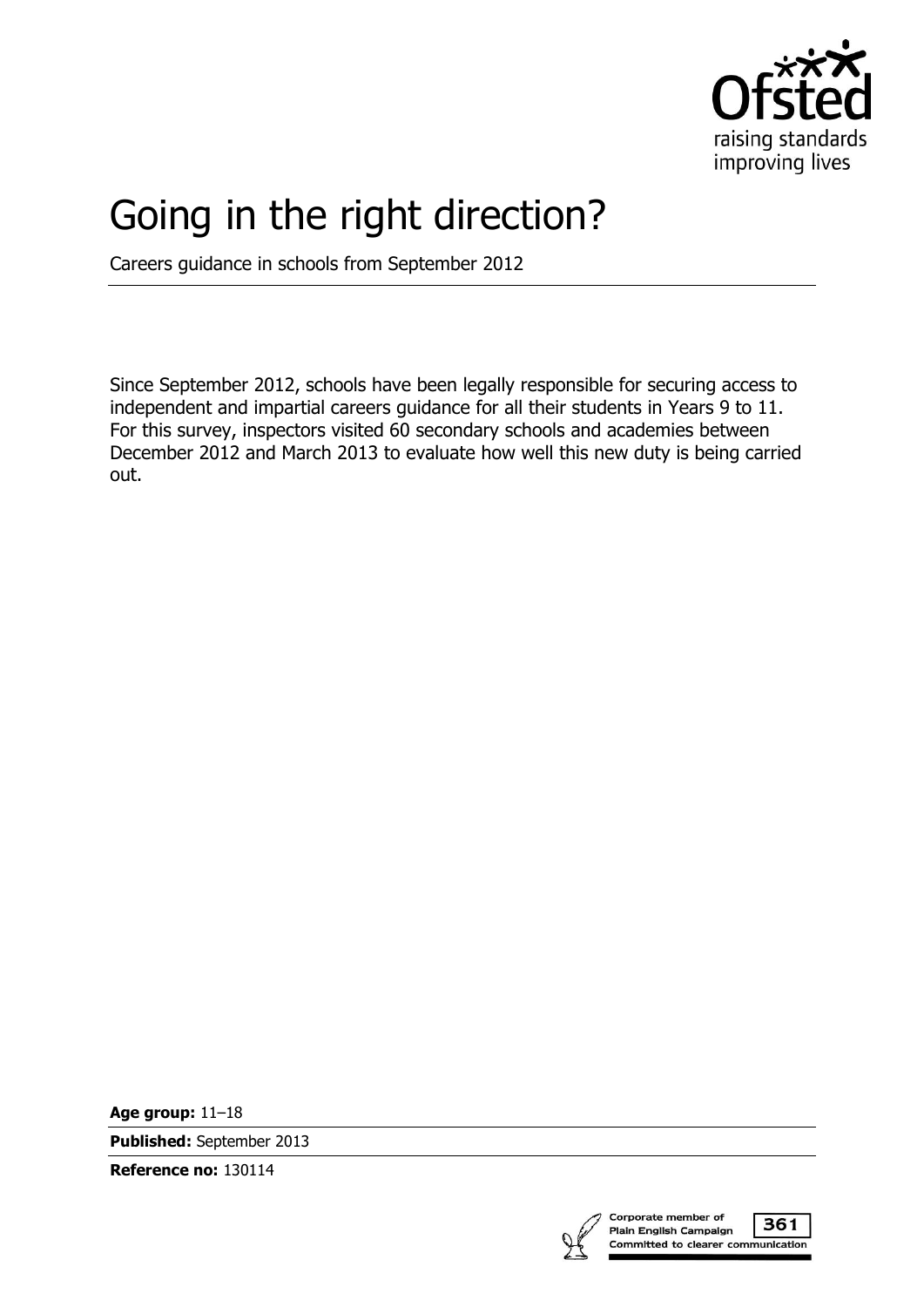The Office for Standards in Education, Children's Services and Skills (Ofsted) regulates and inspects to achieve excellence in the care of children and young people, and in education and skills for learners of all ages. It regulates and inspects childcare and children's social care, and inspects the Children and Family Court Advisory Support Service (Cafcass), schools, colleges, initial teacher training, work-based learning and skills training, adult and community learning, and education and training in prisons and other secure establishments. It assesses council children's services, and inspects services for looked after children, safeguarding and child protection.

If you would like a copy of this document in a different format, such as large print or Braille, please telephone 0300 123 1231, or email enquiries@ofsted.gov.uk.

You may reuse this information (not including logos) free of charge in any format or medium, under the terms of the Open Government Licence. To view this licence, visit www.nationalarchives.gov.uk/doc/open-government-licence/, write to the Information Policy Team, The National Archives, Kew, London TW9 4DU, or email: psi@nationalarchives.gsi.gov.uk.

This publication is available at www.ofsted.gov.uk/resources/130114.

To receive regular email alerts about new publications, including survey reports and school inspection reports, please visit our website and go to 'Subscribe'.

Piccadilly Gate Store Street Manchester M1 2WD

T: 0300 123 1231 Textphone: 0161 618 8524 E: enquiries@ofsted.gov.uk W: www.ofsted.gov.uk

No. 130114 © Crown copyright 2013

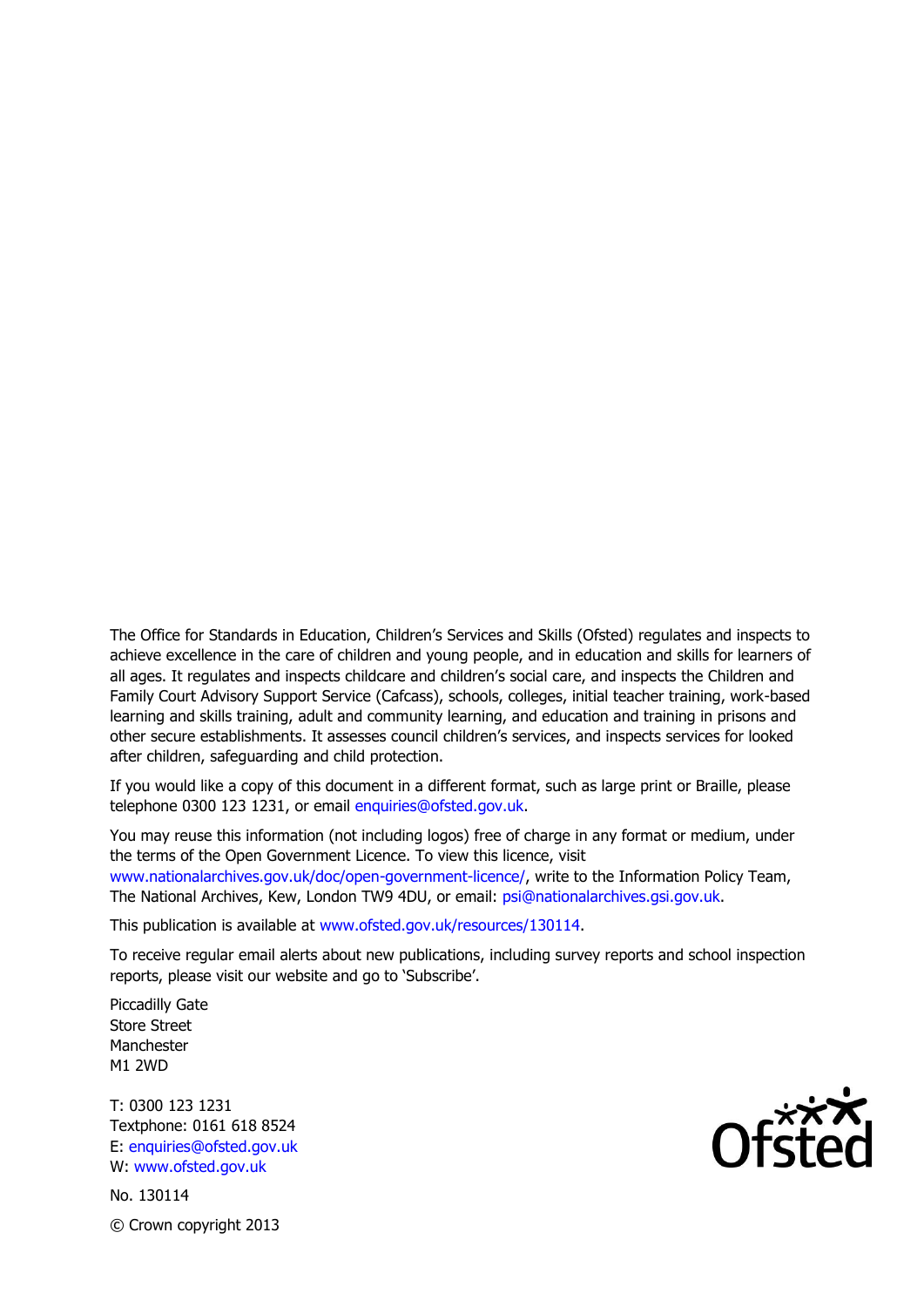# **Contents**

| <b>Executive summary</b>                                 | 4  |
|----------------------------------------------------------|----|
| <b>Key findings</b>                                      | 5  |
| <b>Recommendations</b>                                   | 7  |
| <b>Background</b>                                        | 8  |
| Policy context                                           | 8  |
| Defining careers guidance                                | 10 |
| Scope of the survey                                      | 11 |
| <b>Independent and impartial careers guidance</b>        | 11 |
| Careers guidance in practice                             | 14 |
| Group careers-related activities in the best schools     | 14 |
| Individual careers guidance interviews                   | 15 |
| Careers guidance for vulnerable young people             | 17 |
| Working with employers and providers of FE and skills    | 19 |
| The National Careers Service                             | 22 |
| <b>Users' views</b>                                      | 22 |
| The views of students                                    | 22 |
| The views of parents/carers                              | 24 |
| Monitoring and evaluating the impact of careers guidance | 25 |
| <b>Notes</b>                                             | 27 |
| <b>Further information</b>                               | 27 |
| Publications by Ofsted                                   | 27 |
| Other publications                                       | 28 |
| <b>Annex: Schools visited</b>                            | 29 |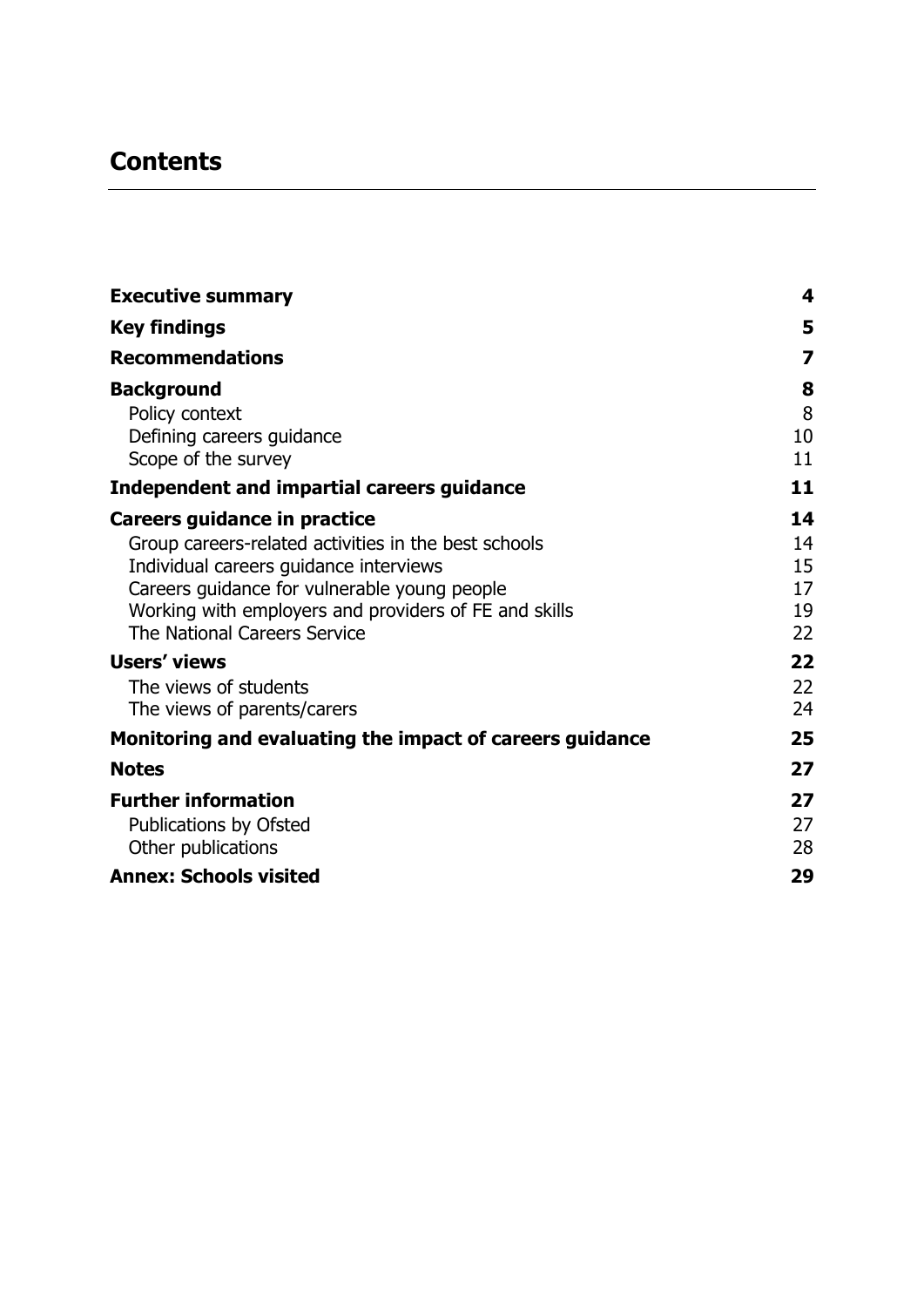

# <span id="page-3-0"></span>**Executive summary**

It is vitally important that young people have access to good and realistic information and guidance about the full range of career pathways available to them. However, the new statutory duty for schools to provide careers guidance is not working well enough. Of the 60 schools visited for this survey, only 12 had ensured that all students received sufficient information to consider a wide breadth of career possibilities.

The model of careers guidance provided by the Department for Education (DfE) is a flexible one. It requires that individual students are signposted to different career guidance activities at the relevant stages of their development and decision-making. It is based on the premise that not all students need the same level of careers guidance at the same time and that schools themselves understand best the individual needs of their students. However, the DfE's guidance does not prescribe clearly enough the way that schools should provide students with independent and impartial guidance.

Although nearly all of the schools visited did offer a range of different careers guidance activities, the provision was not sufficiently well coordinated or reviewed to ensure that each student received appropriate guidance. Very few of the schools visited knew how to provide a service effectively or had the skills and expertise needed to provide a comprehensive service. Few schools had purchased an adequate service from external sources.

The information students received about careers was too narrow. Too many students were unaware of the wide range of occupations and careers that they might consider. About half the schools used their own staff to inform students about careers but these staff often had insufficient training and did not provide students with up-to-date information.

Schools did not work well enough with employers to provide their students with direct experience of the world of work, which would help to broaden students' minds about possible future employment. Vocational training and apprenticeships were rarely promoted effectively, especially in schools with sixth forms. The A-level route to universities remained the 'gold standard' for young people, their parents and teachers.

Local authorities retain the responsibility for providing careers guidance and individual support for vulnerable students. Not all the local authorities worked well enough with the schools visited to identify the support that these students would need for their next step after Key Stage 4. Inspectors found that aspirations for many of these students were too low. Students were often not encouraged enough, or inspired, to select more challenging career pathways.

The National Careers Service is responsible for providing independent and impartial careers guidance via a website and a telephone service for all users from the age of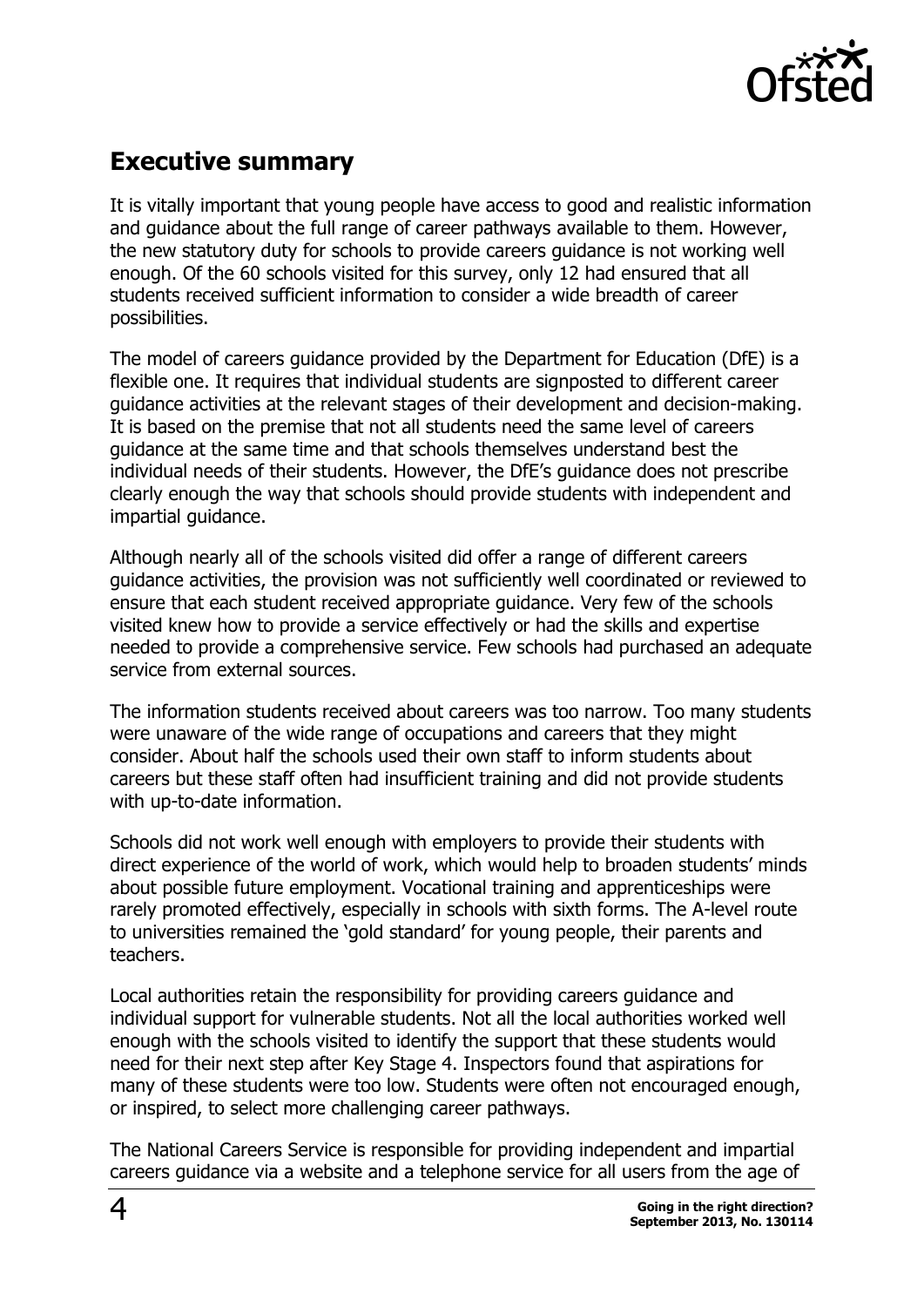

13. However, the service made little contribution to careers guidance for the young people in the schools visited. The youth telephone service was poorly promoted and, therefore, little used. Most teachers and students found the website to be too adult focused to be useful.

Thorough monitoring of the quality of careers guidance provision was rarely observed in the schools visited. Leaders and managers did not know the extent to which their students had the information and guidance they needed to make the important decisions that shape their future careers. In particular, only about a quarter of the schools had begun to use the new data on students' destinations at Key Stages 4 and 5 to evaluate how well their careers work was guiding students to appropriate choices.

From the evidence gathered by this survey, too few schools are providing careers guidance that meets the needs of all their students. It is, nevertheless, possible for schools to provide good-quality independent and impartial careers guidance to young people. This report provides a small number of examples of successful approaches in individual schools that have helped students to: broaden their minds about the options open to them; inspire and motivate them to succeed at school; and to reflect carefully and make informed choices about their future careers. In these schools, forward-looking leaders and governors have made careers guidance part of their strategic efforts to foster better achievement and economic well-being for all their students.

# <span id="page-4-0"></span>**Key findings**

- Only one in five schools were effective in ensuring that all its students in Years 9, 10 and 11 were receiving the level of information, advice and guidance they needed to support decision-making. The highest priority was given to providing careers guidance to Year 11 students and to focusing support for vulnerable students.
- Too few of the schools visited had adequate arrangements to provide an individual careers guidance interview by a qualified external adviser to all the students in Years 9, 10 and 11 that needed one.
- Not enough of the schools visited worked well with local authorities to support their more vulnerable students in making choices, including those who had special educational needs or who were disabled. Most of the work focused on ensuring that support was available for vulnerable students after they left Year 11. Very few of the vulnerable young people interviewed were clear about how different career pathways could help them to achieve their potential.
- In the weakest provision, teachers were often required to deliver careers guidance in tutorials and assemblies but they had not had sufficient training or briefing on the range of career options available. As a result, students did not have opportunities to explore their ideas thoroughly or have access to enough information.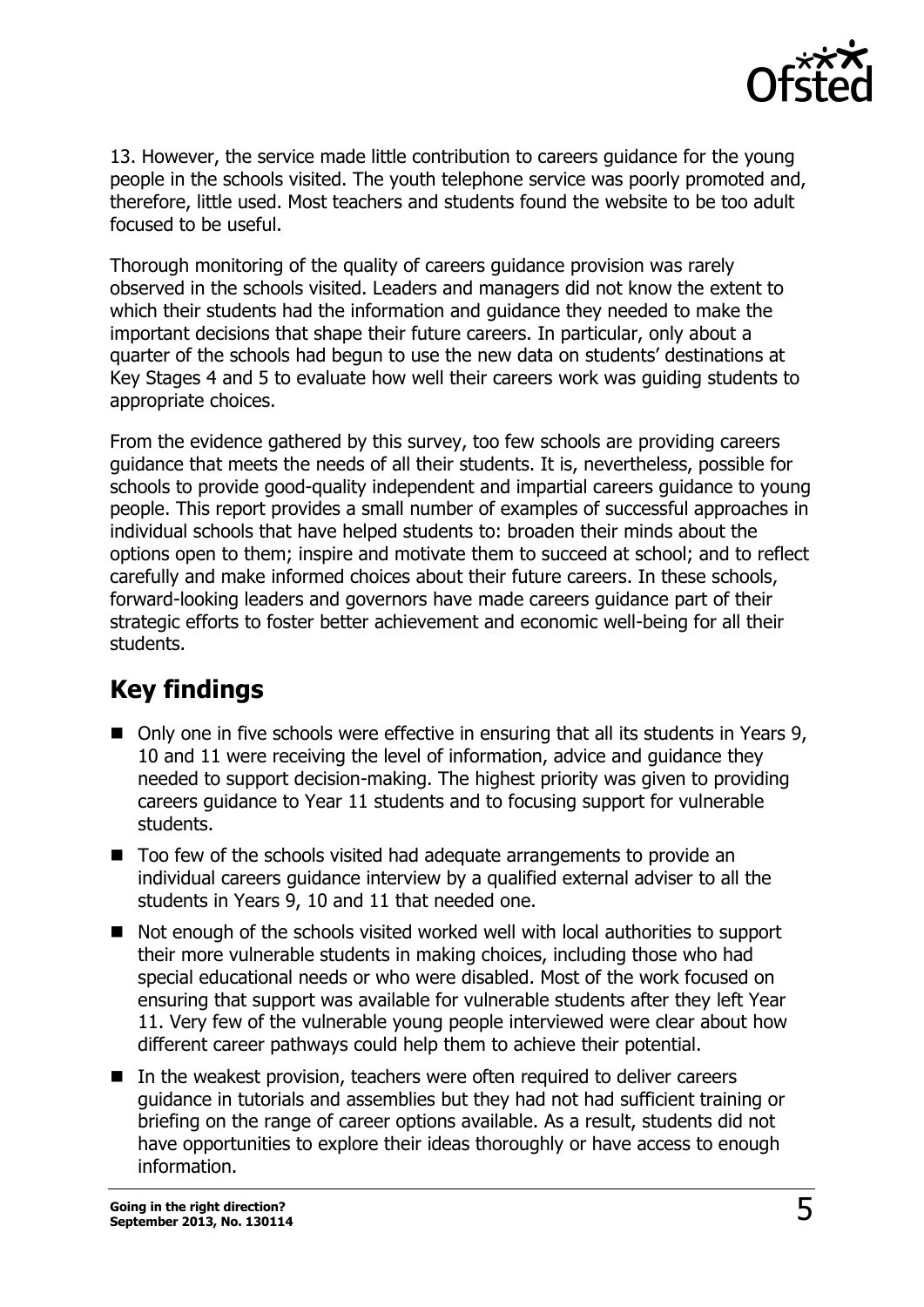

- A small number of the schools visited demonstrated that it is possible for any type of school to provide very effective careers guidance. In these schools, leaders and governors had made careers guidance a high strategic priority.
- The National Careers Service does not focus sufficiently on supporting young people up to the age of 18. More specifically, its website and the telephone services were not promoted well in the schools visited and were considerably under-used. Very few schools were aware that the service could provide local and national labour market information as well as updated information on the full range of further and higher education provision and vocational training, including apprenticeships.
- Links between careers guidance and local employment opportunities were weak. Too few schools used partnerships with employers, local enterprise partnerships and other organisations to ensure that the career guidance given to students was in line with the broad range of career pathways available locally and nationally. Employer networks were not taking enough initiative in making links with schools. Very few of the schools visited had local or national employers on their governing bodies.
- The extent to which schools promoted opportunities available at other providers, including vocational training and apprenticeships, varied considerably. While some schools provided a wide range of taster courses and well-planned visits by post-16 external education and training providers, others only disseminated the dates of a local college open day. The promotion of other post-16 options was particularly weak in many 11 to 18 schools.
- Only just over a third of the 43 individual careers quidance interviews observed by inspectors were conducted well enough. In the better interviews, the students were given practical, realistic advice and clear follow-up actions. Weaker interviews focused too much on providing prospectuses for further and higher education and training courses and directing students to websites.
- About four out of five schools visited did not evaluate the quality of their careers guidance effectively. They did not monitor the individual guidance sessions or explore the impact of the careers guidance to evaluate and improve the quality of the service they provided. Very few of the schools reported systematically to their governing body on how well they were meeting their new statutory duty.
- Not all the schools visited had accurate and complete data on students' actual destinations and too few of these schools were using destination data well to analyse the range of further and higher education and training opportunities taken up by their students.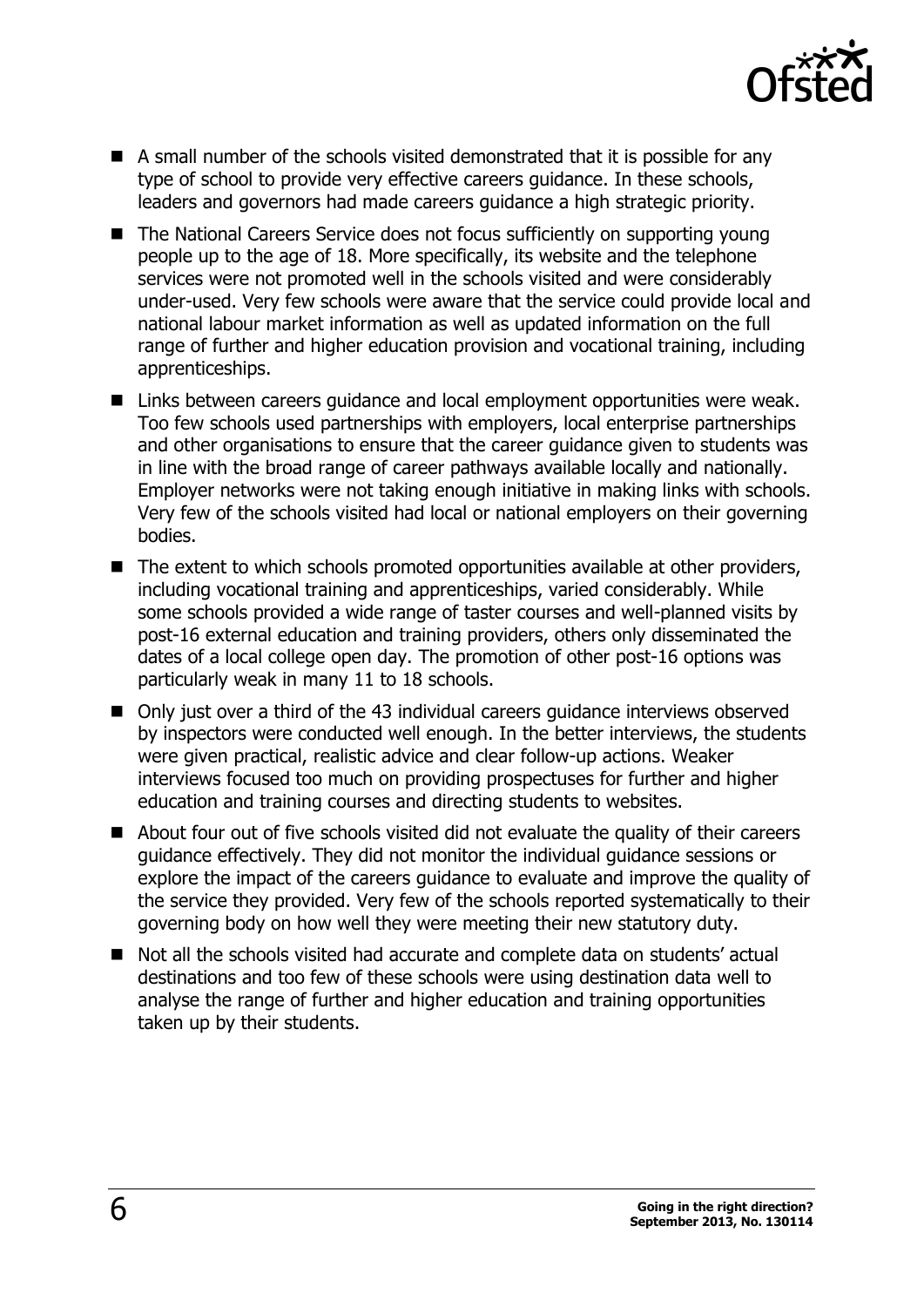

# <span id="page-6-0"></span>**Recommendations**

The government should:

- **P** provide clear and more explicit guidance to schools on:
	- what constitutes a comprehensive careers guidance strategy
	- how to secure independent, external careers guidance
	- how to monitor the impact of this provision effectively
- **E** ensure that information on students' destinations at the ages of 16, 17, and 18 is complete and accurate, so that schools can evaluate the impact of the support and advice they give their students.

Employers and employer networks, such as local enterprise partnerships and chambers of commerce, should:

- work with the National Careers Service to facilitate links between employers, including small- and medium-sized employers, and all local schools by promoting the advantages of having an employer on school governing bodies with responsibility for providing young people with greater direct exposure to the world of work and the full range of career pathways
- **P** provide more detailed information to schools and careers quidance professionals on local job options, business developments and local skills shortages.

The National Careers Service should:

- have an increased role in ensuring that external careers guidance professionals and school staff are updated frequently on the full range of further and higher education provision and vocational training, including apprenticeships, both locally and nationally
- market its services more effectively to all young people aged 13 to 18
- $\blacksquare$  review the accessibility of their website for young people.

Local authorities should:

 $\blacksquare$  ensure that all vulnerable young people are involved in a wide range of career guidance activities, so that they can make informed and appropriately challenging decisions about the next stage of their education and training.

Schools should:

■ develop and implement a clear strategy for careers guidance and ensure that they make good use of the National Careers Service resources, welltrained staff, careers guidance professionals, employer networks, and local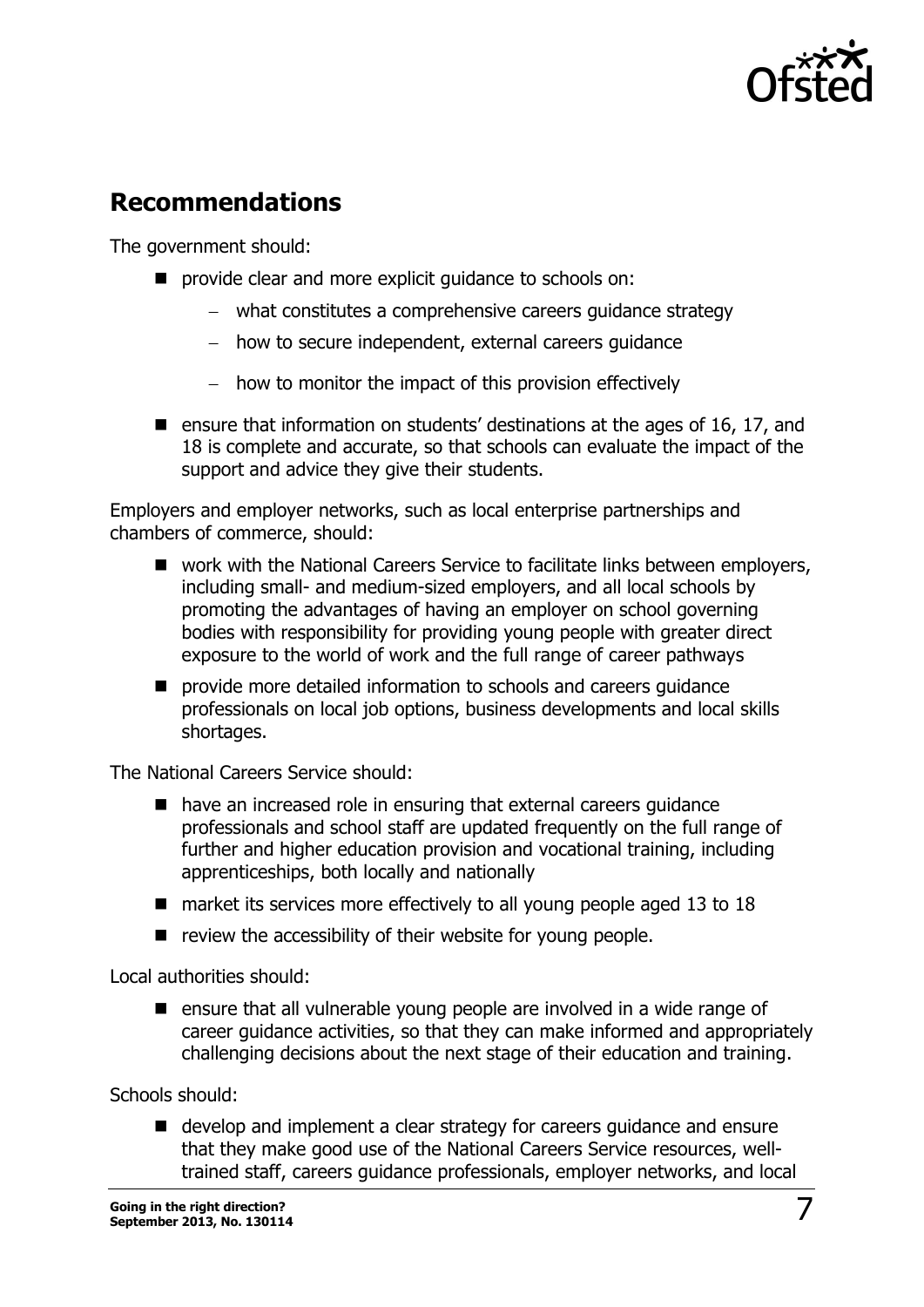

colleges and other providers to ensure that students are well supported in making decisions about their career pathways

- use destination data on students' progression after leaving school or transferring to Year 12 in their sixth form to monitor the choices made by students at the end of Year 11 and Year 13; schools should work with local authorities to monitor the destinations of students who have special educational needs or who are disabled
- $\blacksquare$  ensure that every school governing body has an employer representative, and that the vocational route, including apprenticeships, is given equal status to the academic route, for example, by fostering greater links with employers so that young people and their parents/carers are exposed to a wider range of career options
- **P** promote the wider range of progression routes available at further education colleges, independent learning providers, and communities and skills providers.

Ofsted should:

 $\blacksquare$  ensure that inspectors take greater account of the quality of careers guidance and of students' destinations in judging the effectiveness of a school's leadership and management

# <span id="page-7-0"></span>**Background**

### <span id="page-7-1"></span>**Policy context**

1. From September 2012, schools have been legally responsible for securing access to independent and impartial careers guidance for all students in Years 9 to 11. The statutory guidance then in force stated:

> The Education Act 2011 inserts a new duty, section 42A, into Part VII of the Education Act 1997, requiring schools to secure access to independent careers guidance for pupils in Years 9 to 11. Careers guidance must be presented in an impartial manner and promote the best interests of the pupils to whom it is given. Careers guidance must also include information on all options available in respect of 16–18 education or training, including apprenticeships and other work-based education and training.

To support this, the Department for Education (DfE) published Securing independent careers guidance: a practical guide for schools, in July 2012.<sup>1</sup>

j

 $^1$  Securing independent careers guidance: a practical guide for schools (DFE-00080-2013), DfE, 2012, 2013[;http://media.education.gov.uk/assets/files/pdf/s/securing%20independent%20careers%20guida](http://media.education.gov.uk/assets/files/pdf/s/securing%20independent%20careers%20guidance%20a%20practical%20guide%20for%20schools.pdf) [nce%20a%20practical%20guide%20for%20schools.pdf.](http://media.education.gov.uk/assets/files/pdf/s/securing%20independent%20careers%20guidance%20a%20practical%20guide%20for%20schools.pdf)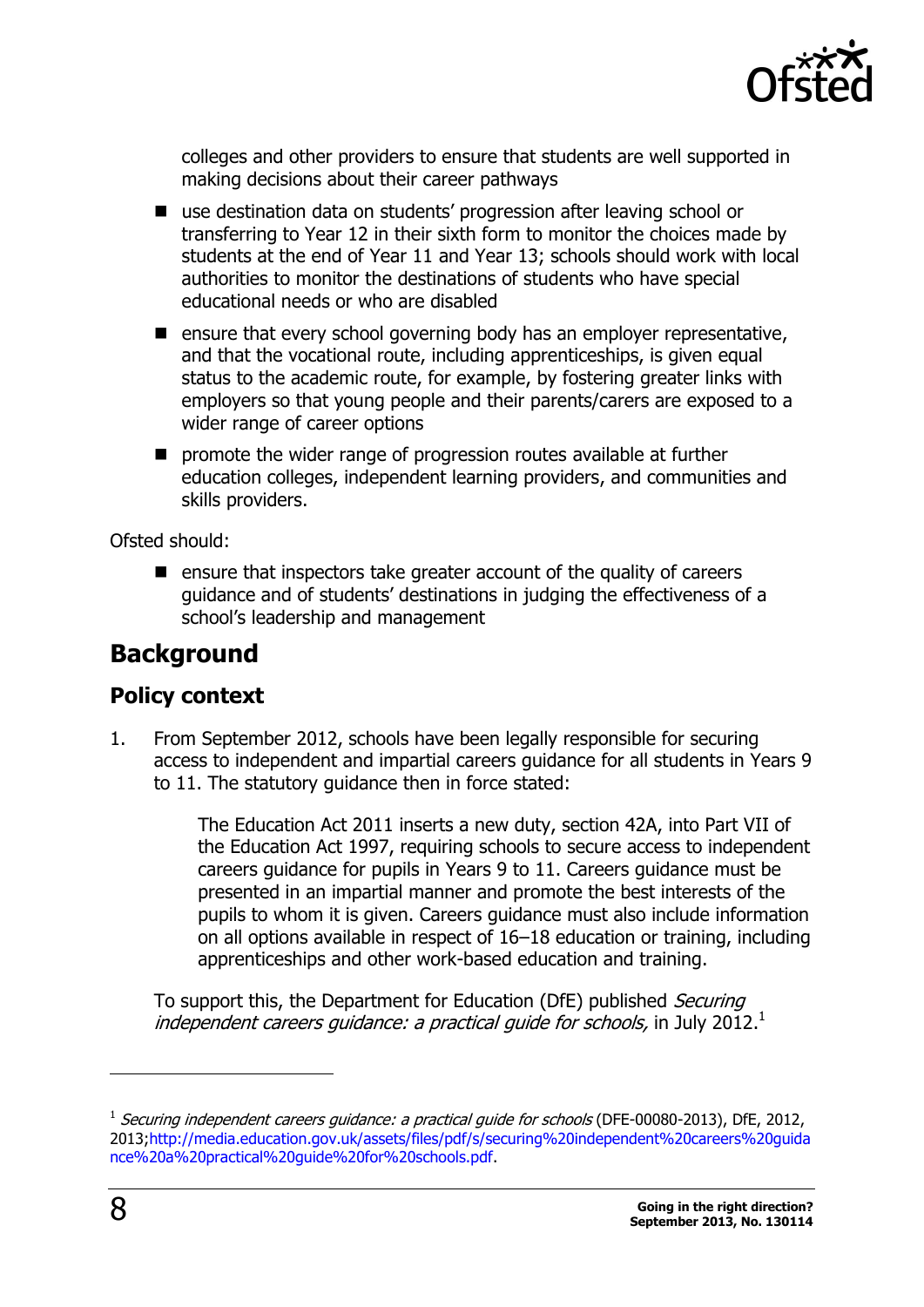

- 2. From September 2013, the statutory requirement was extended to encompass students in Year 8 and to those aged 16 to 18 in schools, further education colleges and sixth form colleges. Local authorities still have the statutory responsibility to encourage, enable and assist young people to participate in education and training.
- 3. The government is raising the age at which all young people in England must participate in education or training, requiring them, from summer 2013, to continue until the end of the academic year in which they turn 17 and, from summer 2015, until they turn 18. Young people will be able to choose one of a number of options post-16:
	- full-time study, in a school, college or with a training provider (sometimes with a part-time job alongside)
	- full-time work or volunteering combined with part-time accredited education or training
	- an apprenticeship.
- 4. The National Careers Service, launched on 5 April 2012, replaced the Next Step service for adults and the Connexions Direct telephone helpline and online support for young people. The Skills Funding Agency is responsible for the delivery, design and development of this service.<sup>2</sup>
- 5. The National Careers Service provides information on careers through a website which offers access to online tools for people aged 13 and over in England. Two contractors provide a telephone helpline and web chat service staffed by careers advisers: one for young people aged 13 to 18 and one for adults aged 19 and over. Between April 2012 and March 13, the young people's helpline handled 67,383 contacts from young people. A careers guidance telephone service for adults ran between April 2009 and March 2012 as Next Step. Under the new National Careers Service contract, the adult service handled 309,468 contacts in 2012/13 according to figures from the DfE.
- 6. BIS also funds the National Careers Service to provide face-to-face interviews and support for adults aged 19 and over from specialist careers guidance advisers at a wide range of community locations, including job centres. Young people aged 18 may use this service if they receive out-of-work benefits. This

 $\overline{a}$ 

<sup>&</sup>lt;sup>2</sup> In 2012/13, the Department for Business, Innovation and Skills (BIS) allocated just over £84 million to it. The Department for Work and Pensions contributed £1.5 million and the Ministry of Justice's contribution was £14 million. In addition, the DfE has provided BIS with funding of £4.7 million for the young person's helpline in 2013/14 and 2014/15. Source: An inspirational nation: Creating a culture change in careers provision, National Careers Council, June 2013, p 13; [www.gov.uk/government/publications/creating-a-culture-change-in-careers-provision-an-aspirational](https://www.gov.uk/government/publications/creating-a-culture-change-in-careers-provision-an-aspirational-nation)[nation.](https://www.gov.uk/government/publications/creating-a-culture-change-in-careers-provision-an-aspirational-nation)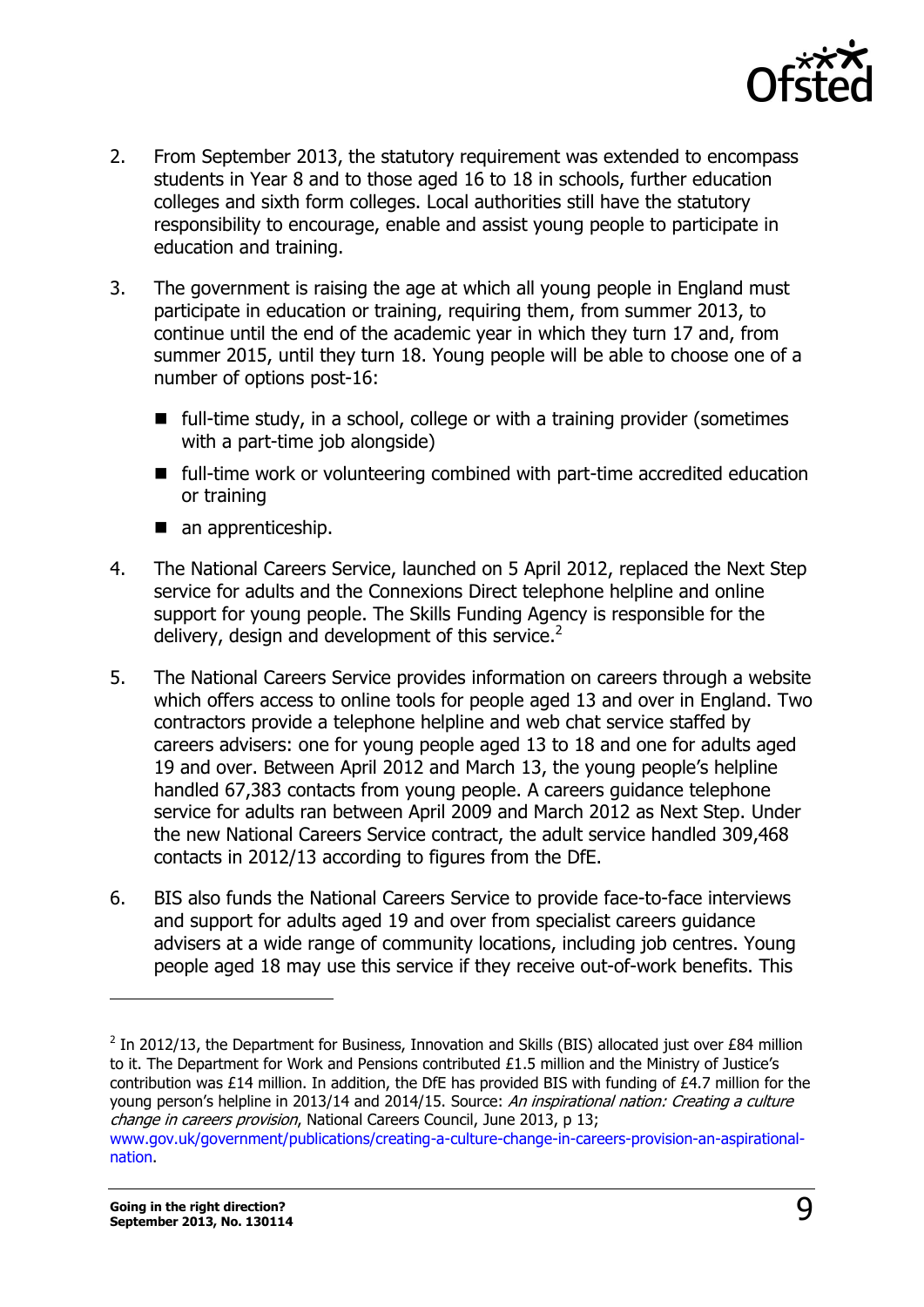

service is provided by 11 prime contractors; much of it is contracted further to around 350 subcontractors.

### <span id="page-9-0"></span>**Defining careers guidance**

- 7. Careers education had been part of personal, social, health and economic education (PSHE) since 2007. In 2010, it was removed from the non-statutory guidance for PSHE when schools were given greater flexibility to design their own PSHE curriculum for their students. Ofsted's most recent report on PSHE, based on evidence collected between January 2012 and July 2012, found that learning about careers was good or better in half of the 24 secondary schools visited for that survey.<sup>3</sup>
- 8. The current survey, specifically on careers guidance, uses the DfE's definition of the term 'careers guidance' published in its statutory guidance. It covers a broader range of related services and activities, including careers education. The DfE stated:

Careers guidance refers to services and activities intended to assist individuals of any age and at any point throughout their lives to make education, training and occupational choices and to manage their careers. The activities may take place on an individual or group basis and may be face-to-face or at a distance (including help lines and web-based services). They include careers information provision, assessment and self-assessment tools, counselling interviews, careers education programmes, taster programmes, work search programmes and transition services.

- 9. Essentially, the guidance asks schools to interpret 'careers guidance' very flexibly and to support their students as individuals. The focus is clearly on developing their students' skills in career management and ensuring that the activities and services provided have a long-term impact in terms of helping young people make career-related decisions at any point in their lives.
- 10. This model of provision for careers guidance is a sophisticated one. It requires frequent coordination of all the different activities and services, as well as continuing evaluation to signpost different students to different activities, at different stages of their development and decision-making. This flexibility is at the heart of the government's policy to devolve responsibility for careers guidance to schools. It is based on the premise that not all students need the

j

 $3$  Not vet good enough – personal, social, health and economic education in schools: personal, social and health education in English schools in 2012 (130065), Ofsted, 2013; [www.ofsted.gov.uk/resources/130065.](http://www.ofsted.gov.uk/resources/130065)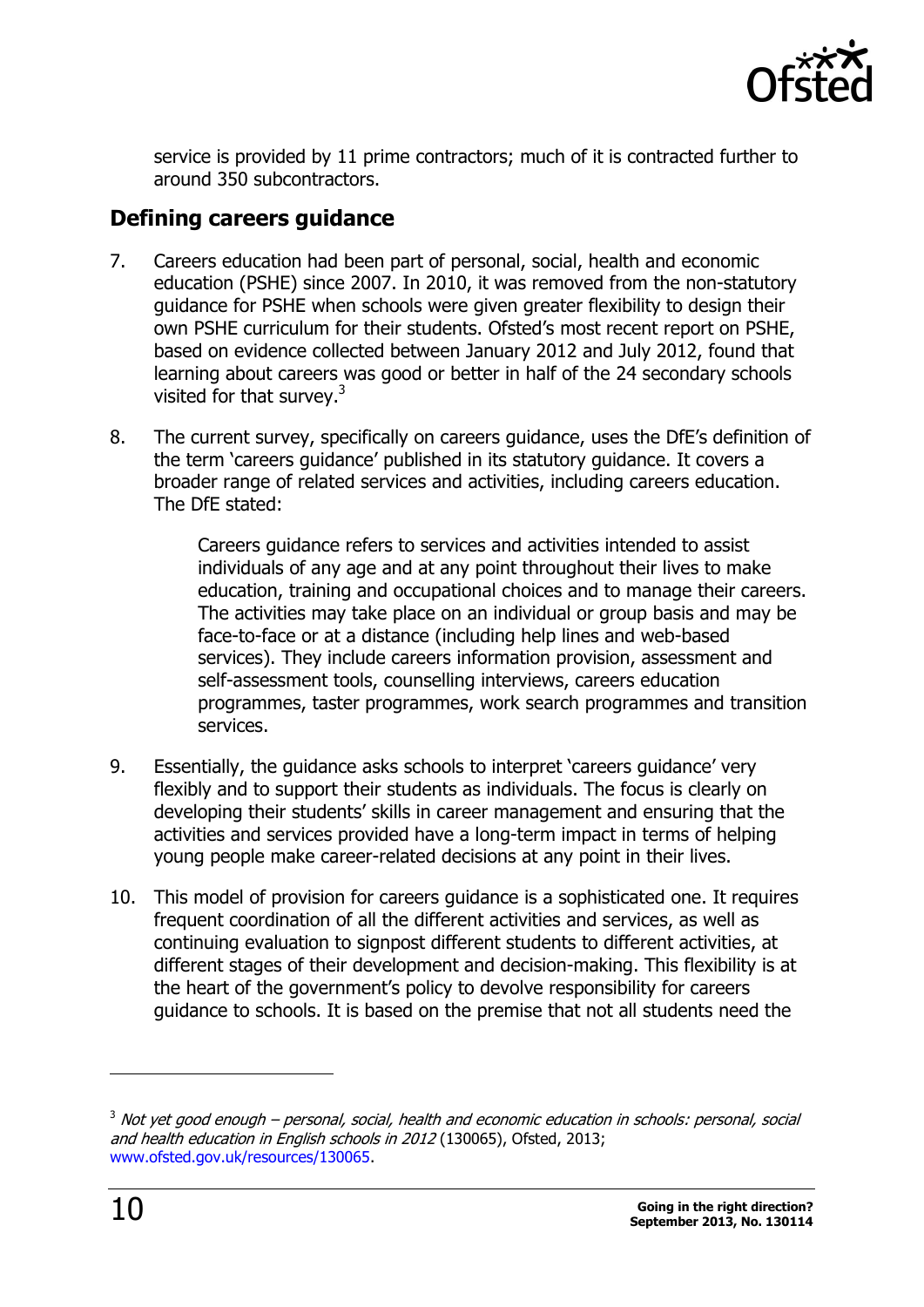

same level of careers guidance at the same time and that schools themselves are in the best position to manage these fluctuating requirements.

### <span id="page-10-0"></span>**Scope of the survey**

11. The survey was commissioned from Ofsted by the DfE to explore the extent to which all young people up to and including the age of 16 were receiving comprehensive, impartial advice and guidance in order to make informed decisions about their options pre- and post-16. Between December 2012 and April 2013, Her Majesty's Inspectors carried out one-day visits to 60 maintained 11 to 16 and 11 to 18 schools and academies in inner cities, provincial towns and rural settings across Ofsted's eight regions, and gathered a range of additional evidence from an online survey, discussions and focus groups.

# <span id="page-10-1"></span>**Independent and impartial careers guidance**

- 12. Overall, the new arrangements for careers guidance were not working well in just over three quarters of the 60 schools visited. The response from headteachers and governors to the revised legislation varied considerably from thorough strategic planning and sufficient funding to little or no positive action. No clear pattern to the variation emerged across the different types of schools visited.
- 13. Only one in five of the schools had well-developed provision for careers guidance. Leaders and managers of these schools had made it a central part of their work to support their students' longer-term achievements and economic well-being. They focused successfully on providing them with a wide range of information and activities to support decision-making about options pre- and post-16.The students had good opportunities to explore the different progression routes available locally through visits by staff from schools, colleges, universities and training providers, or through taster sessions at these institutions. Individual interviews with careers guidance advisers and links with employers also helped them to develop ideas for careers; these, in turn, often motivated them to achieve. Destination data from these schools, including those with a sixth form, showed that their students progressed to a broad range of post-16 provision.
- 14. The schools that provided effective careers guidance had made it a strategic priority. They had a clear vision for how information and advice on careers would support their students' overall development. The governing body, often through a designated governor, had responsibility for overseeing the quality of the careers guidance that was offered. More specifically, these schools were prepared to invest in helping their students recognise the importance of thinking early on about possible career pathways. These schools' investments in careers guidance included: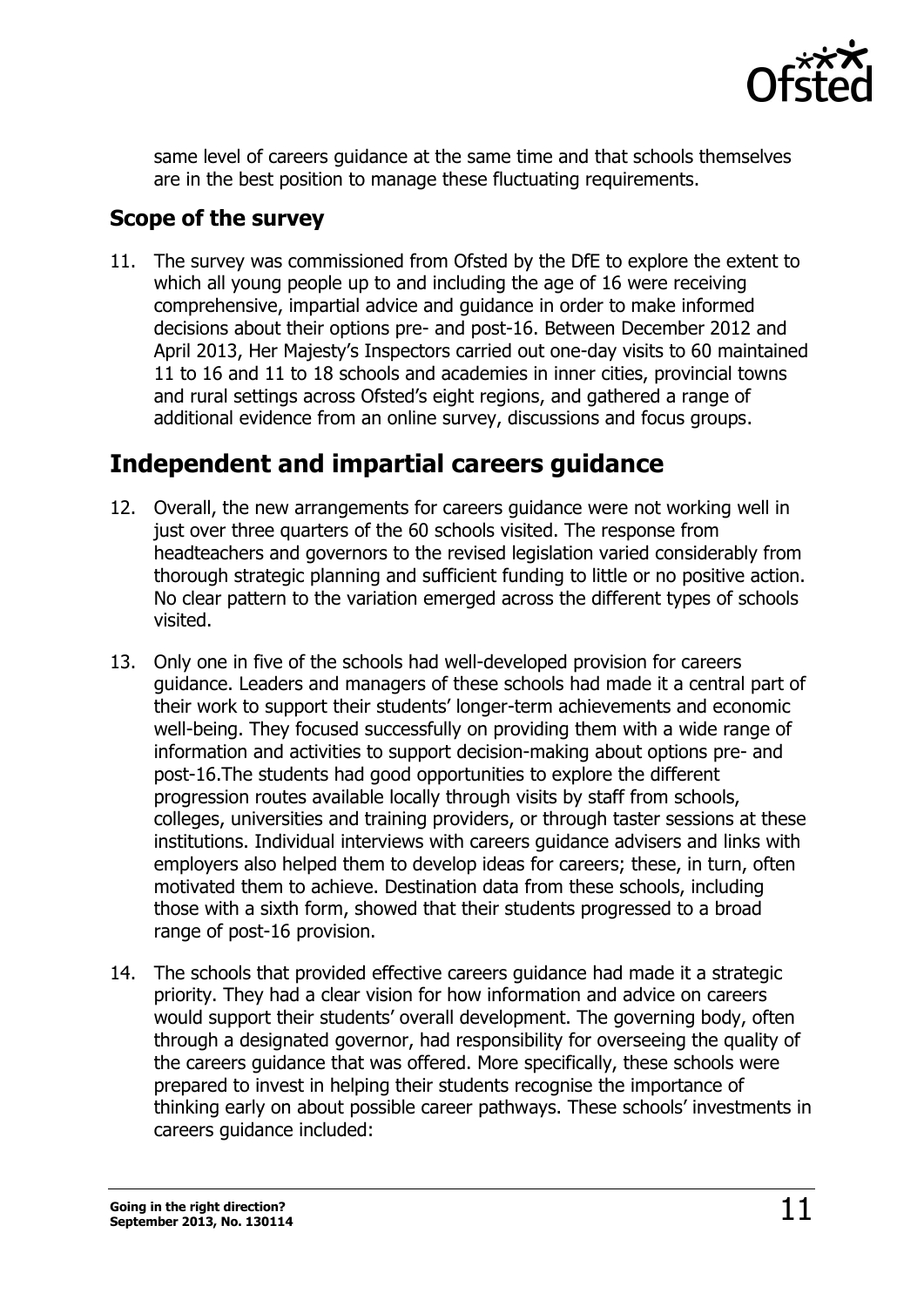

- new internal appointments that gave members of staff full-time or part-time responsibility for coordinating the overall provision of careers guidance
- the commissioning of external careers advisers to increase or maintain their previous service of individual interviews and to enable the school to control the quality of the service provided
- ring-fenced budgets to allow all their students to attend external careers guidance events, including college, university or workplace 'tasters'
- $\blacksquare$  the provision of follow-up interviews for individual students, where required, and funding to make sure that careers guidance professionals were available over the summer holidays.
- 15. The 11 to 16 foundation school in the following case study had given careers guidance a high priority for many years and had been ready to take full responsibility for provision from September 2012.

The school regards careers education and guidance as a fundamental part of its role.

- Careers education and quidance was the direct responsibility of the deputy headteacher, who ensured the school worked consciously and deliberately to raise its profile.
- The governing body supported the investment of resources in careers guidance against clear strategic priorities and the development plan.
- The school secured continued access to independent quidance at the level it had been accustomed to by purchasing time from the local authority provider, using the same careers advisers who had been known to provide their students with a very good service.
- $\blacksquare$  The school placed considerable emphasis on making the students aware of a wide range of post-16 options and providers.
- Most members of staff were involved in providing careers guidance in some form. They received frequent training and updates from the external provider, from representatives of all the local colleges and from some employers.
- The school also made good use of a simple checklist drawn up and provided by the local authority to assist schools in preparing for the new duties. Completing it confirmed for the school that only a few minor changes were required for aspects of provision that it had judged to be only 'partially in place'.

The students interviewed had found the careers-related activities very informative. Those in Year 11 were pleased that they had been given good opportunities to consider a wide range of options and providers before making decisions. They had also been successfully encouraged to think about possible career pathways since Year 7.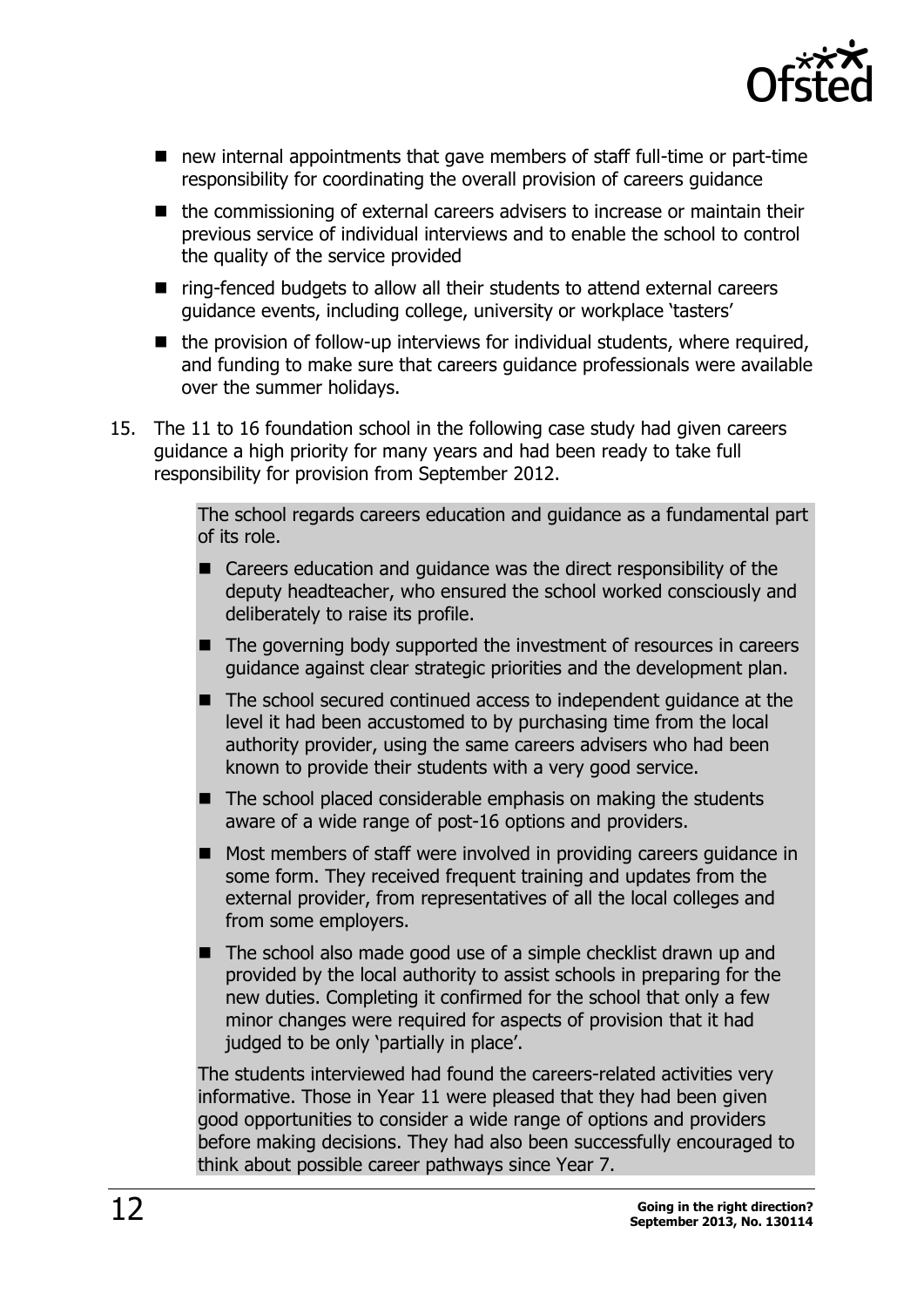

- 16. Many of the Year 11 students interviewed who had received good provision felt that their schools had helped them directly to make decisions about their careers and had motivated them to work hard and achieve. Conversely, many students in the schools with weaker provision had had little information or guidance about how to start taking responsibility for the careers that lay ahead of them.
- 17. Inspectors found that about three quarters of the schools visited had not identified a comprehensive strategy or purpose for careers guidance. A strategic overview and coordination were lacking; provision often comprised activities that had been in place for some time and had not been evaluated or reviewed. The focus was primarily on supporting Year 8 and Year 9 students to select GCSE subjects and those in Year 11 to choose their post-16 options. What was absent was a view of careers guidance as an important means of helping young people relate learning in school to their future development and job prospects.
- 18. The schools that had not given a strategic priority to careers guidance tended to focus it on their vulnerable students. While working with these students is important, the work was often at the expense of providing careers guidance for all students. In these schools, the proportion of individual interviews by an external careers guidance professional had fallen considerably – by up to 75%. Planning tended to be short-term, often relying on the short-term funding that was still available from local authorities. When these schools were visited, many did not have clear plans about how they would continue and extend their provision after September 2013 when, as they had been told by their local authority, it was likely that the funding would diminish further.
- 19. Although the statutory duty does not stipulate that all students should attend an individual interview, the most important requirement is that all students have access to independent and impartial advice. Only about one in six of the schools visited offered individual career guidance interviews by a qualified external adviser to all their students in Years 9, 10 and 11. A quarter of the schools did not use qualified external advisers at all. The other schools used a mixture of internal and external advisers and tended to prioritise Year 11 students for interviews with external staff.
- 20. However, individual sessions by external advisers varied in quality and very few schools had adequate procedures for monitoring the quality of the service they commissioned from external organisations. The sessions inspectors observed varied from a thorough exploration of students' ideas and options to little more than a cursory discussion of their options, with signposting to websites and prospectuses.
- 21. Most of the schools felt that their careers guidance would be 'impartial' if it was provided externally. However, very few of the schools promoted the full range of progression routes that were available. Too frequently, vocational training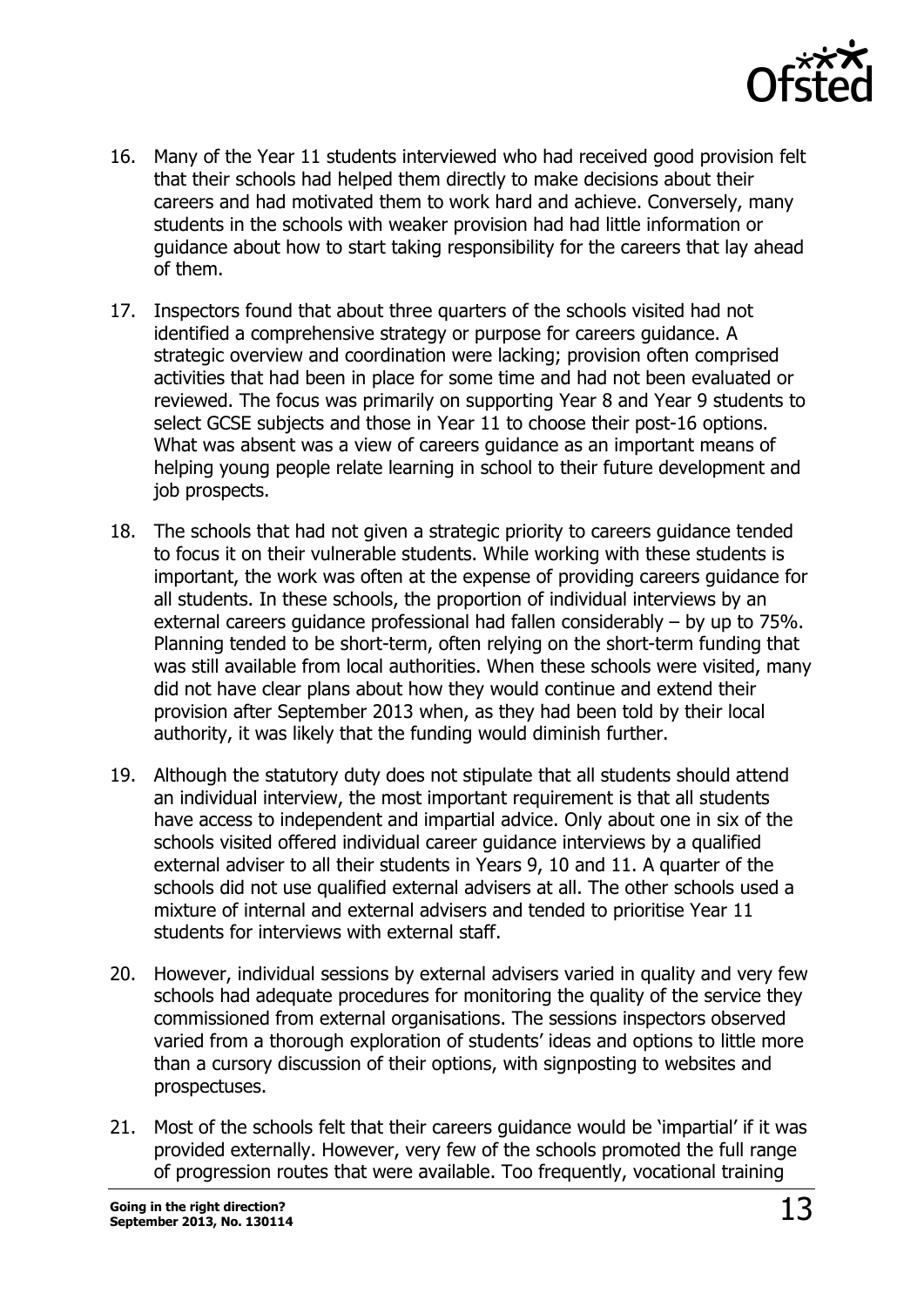

was seen by teachers, the students and their parents as 'non-academic'. Too few students had sufficient opportunity to gain potentially stimulating and inspiring information and ideas about a wide range of career pathways directly from employers.

# <span id="page-13-0"></span>**Careers guidance in practice**

- 22. Not enough schools offered a sufficient variety of careers guidance activities to all their students in Years 9, 10 and 11.
- 23. Overwhelmingly, the schools focused on a range of careers-related activities that included assemblies, tutorials, enterprise projects, and visits to and from colleges, universities and employers. However, in about three quarters of the schools, especially where no member of staff had an adequate management responsibility for the activities, they were often poorly coordinated. Their quality was not evaluated sufficiently to check their usefulness, and participation in the different activities was not monitored adequately. For example, one school filled the 50 places for a visit to an external careers fair on a 'first come, first served' basis instead of using a clear selection process that prioritised the students who were likely to benefit the most.

### <span id="page-13-1"></span>**Group careers-related activities in the best schools**

24. Only a very small number of large-group or whole-class activities observed by inspectors met the needs of all the students effectively. In these better lessons, the teachers used first-hand, industry-related knowledge to inspire the students and open their minds to the vast range of career opportunities related to a specific aspect of science or law. The better tutorial lessons, assemblies or career lessons developed the students' career management skills effectively by helping them to take the lead in exploring the implications of working in different industries. In the examples below, activities or eye-catching displays often prompted new ideas about careers. Students were motivated to explore them further with their teachers and careers advisers.

#### **Examples of effective large-group or whole-class careers guidance activities**

- A series of action-packed lessons motivated the students to gain a sound understanding of the mismatch between the availability and popularity of different jobs.
- Particularly good use of a career-related website helped students to understand the many options for studying specific subjects or vocational areas.
- A very effective English lesson with a careers focus helped students to consider a wider range of careers than they had first thought about and provided a very good opportunity for the students to reflect on the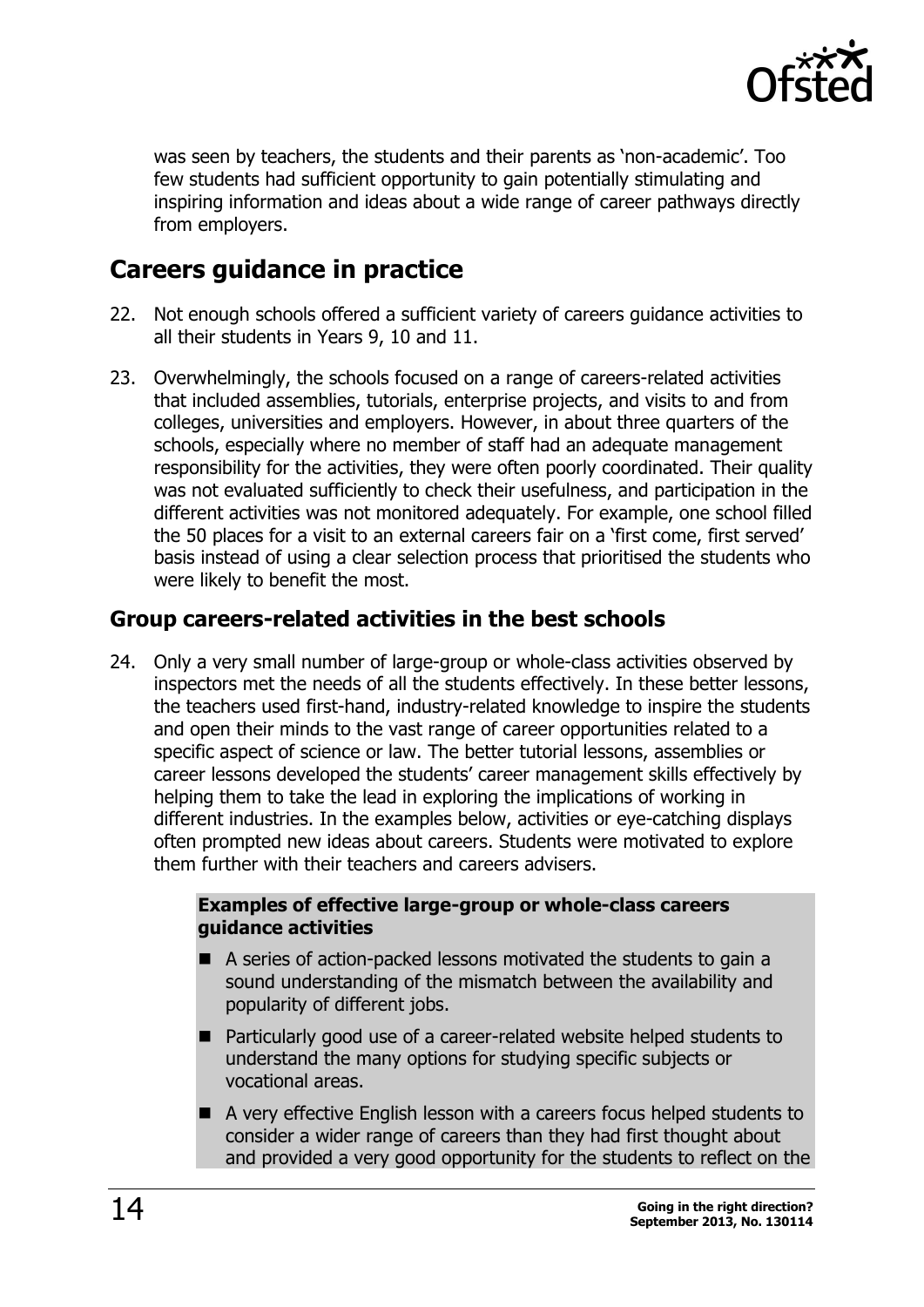

world of work. Speaking and listening tasks, undertaken in the style of the job they were allocated, such as graphic designer, advertiser, radio scriptwriter and estate agent, helped the students to think about how skills can be applied to different jobs.

- A science programme for Year 9 students provided a good link to specific science careers, relating the subject to real work and making the GCSE skills relevant. Stimulating interactive tasks engaged the students very effectively.
- Two of the schools visited successfully promoted a wide range of career pathways in different curriculum subjects by displaying welldesigned posters, photographs and flowcharts throughout the school.
- 25. The weaker provision seen generally relied too much on teachers providing activities when they had insufficient training or up-to-date information. Such sessions often failed to motivate students. For example, a Year 10 assembly to launch work experience was too didactic and provided no opportunities for the students to participate. Tutorial sessions lasting 15 to 20 minutes were often slow to start and the teachers did not have enough time to engage the students in potentially interesting activities related to identifying possible career pathways.
- 26. Too often, in the weaker tutorial group sessions that inspectors saw, teachers relied too much on an arbitrary selection of videos or discussion topics on different career pathways. The occupations chosen were not linked sufficiently to previous work on careers or the students' preferences. In one such session, very few students completed the uninspiring workbooks with any enthusiasm or meaningful reflection.
- 27. The use of careers-related websites received very mixed feedback from the students interviewed. While many students felt that the different websites provided an excellent starting point to generate ideas, only a few of them said that they did not need further support to explore the suggested options for careers. When students were left to use the websites on their own, there were no clear systems or support to help them add suggestions to their individual careers action plans or to check that the suggestions were not unrealistic.

### <span id="page-14-0"></span>**Individual careers guidance interviews**

- 28. Inspectors observed 42 individual careers guidance interviews by external careers advisers and internal members of staff, including senior leaders. They also reviewed 249 student action plans, most of which had been completed following individual careers guidance interviews.
- 29. Nearly all the students interviewed told inspectors that they had high expectations for the individual interviews with a professional careers adviser. Discussions with students who had participated in such interviews and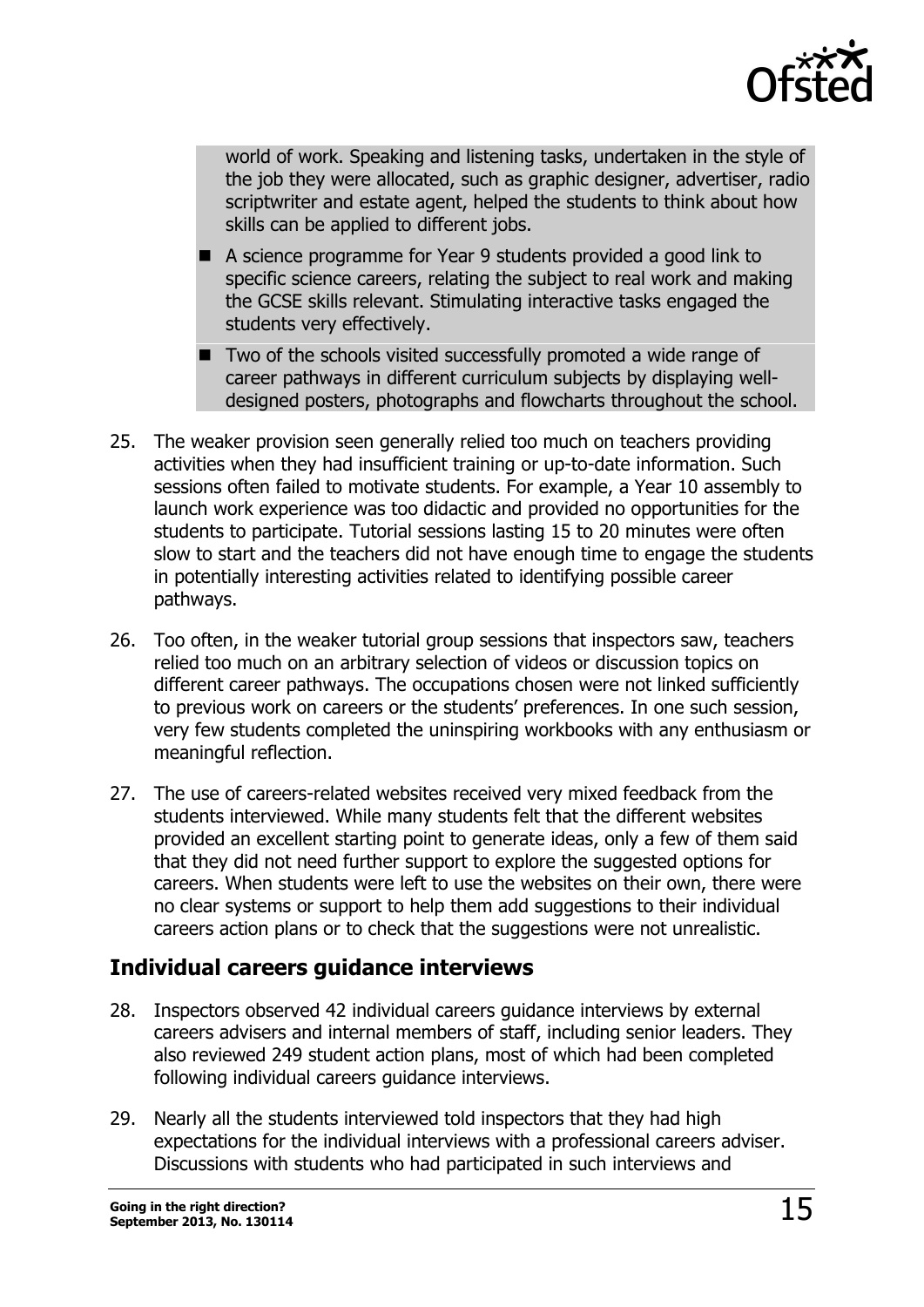

inspectors' observations revealed that, in the good provision, the students valued the individual approach and the time the adviser gave to the session, as in the following example.

The professional, external careers adviser had researched each student's background information before the interview so the students felt they were known to him. Skilled questioning and relevant advice helped the students to define their plans and understand precisely what they needed to do next.

Some students said that as a result of the interviews they had changed the course or provider they were pursuing and they felt excited about their new plans. All the students interviewed were confident in finding the route that was appropriate for them. They also felt the follow-up research suggested for them was bespoke and helped them to consolidate their plans. They were also pleased that they could arrange a follow-up interview with the adviser, if one were needed.

- 30. The more effective careers guidance interviews were generally carried out by external, qualified careers guidance professionals or an internal specialist who had had significant experience and training in providing individual careers guidance. The key characteristics that defined a good interview included:
	- $\blacksquare$  thorough pre-interview preparation to gain an understanding of the students' previous work on careers guidance, their performance in school and any relevant personal circumstances
	- the adviser's very effective interpersonal skills that built students' confidence in the process and encouraged them to explore their thoughts, reflect on their ideas and take in the information, advice and guidance
	- each careers adviser's extensive knowledge of the local provision and their easy access to up-to-date information on the local labour markets, local business developments and local skills shortages or trends that had been identified
	- the breadth and relevance of the information the careers adviser provided to ensure that it was unbiased and that it was truly in the interest of each student
	- $\blacksquare$  flexibility in the time allocated to the interviews, ensuring that the discussions could be extended slightly if necessary, so that the adviser and student had enough time to agree on the plan of action
	- $\blacksquare$  the provision of a confidential interview room, with access to the internet and other relevant information on further/higher education and training
	- very clear records of the discussions that the students could use and refer to when talking to other people about their plans, or when carrying out further activities related to career guidance.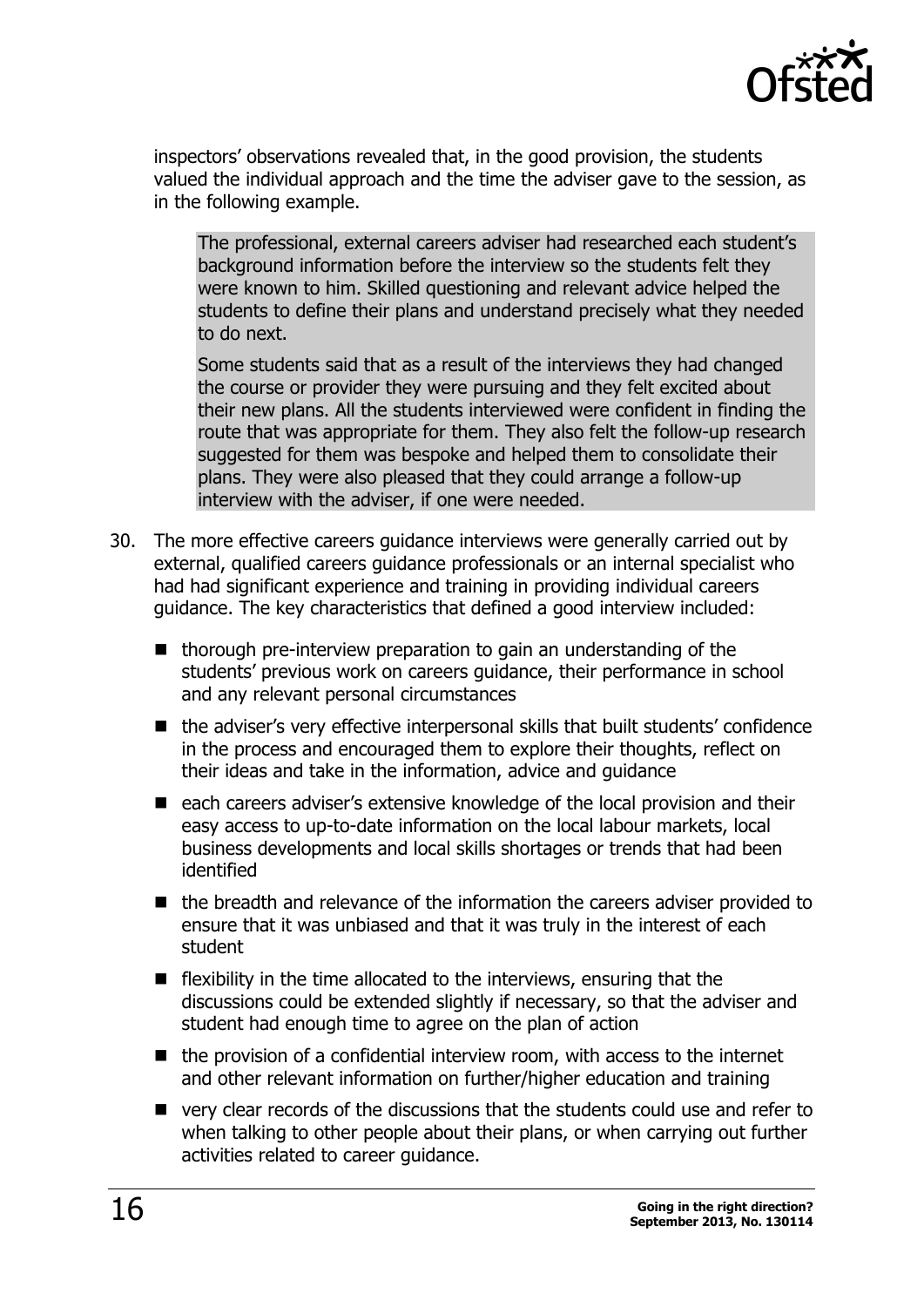

- 31. About a quarter of the individual careers guidance interviews that were seen were not fully effective. These included sessions led by external qualified careers professionals. Weak interviews generally provided a narrow range of information and focused too much on giving a list of websites or providing college or university prospectuses. They did not provide the students with the individual direction they needed to develop the skills for managing their careers independently. The students interviewed were disappointed when their individual careers guidance interviews, including those carried out by qualified external advisers, were not specific enough to help them to explore their ideas further or generate new ideas that would motivate them.
- 32. The recording of individual careers guidance interviews was generally weak. Only a few external or internal careers advisers kept clear records. Many of the weaker action plans or records of the individual interviews reviewed were sketchy and lacked specific information about what follow-up actions had been agreed. After a few interviews that inspectors observed, the students received simply a piece of paper printed with website addresses and a contact number. When questioned by the inspector, the students were not sure how to get hold of the notes taken during the interview. Conversely, some advisers recorded the interview almost verbatim; this provided so much detail that the students found it difficult to identify or remember the main points.

### <span id="page-16-0"></span>**Careers guidance for vulnerable young people**

- 33. Too few of the schools visited worked well enough with local authorities to target career guidance for students who had special educational needs, those who were disabled or those at risk of not entering education, employment or training (NEET).
- 34. At the better schools, staff collaborated well with their local authorities to support students who were deemed to be at risk of dropping out of education or training. Successful approaches included programmes of individual support from external careers advisers or from professional counsellors who worked closely with the special educational needs coordinator (SENCO), support staff and parents/carers. Most of the more vulnerable students in Year 11 that inspectors spoke to at these schools had clear plans for their next step post-16 and corresponding support plans, where relevant. The schools frequently made good arrangements for the careers adviser or a member of staff to accompany the most vulnerable students to their interviews for employment or further education.
- 35. This focus on supporting these young people to progress to education, training or employment at the age of 16 was sometimes at the expense of providing them with good-quality careers guidance for their future. For example, in one school, the students interviewed who had been identified as at risk of being NEET were concerned that they had poor-quality careers lessons. They felt excluded during the visits from employers because they saw the visits as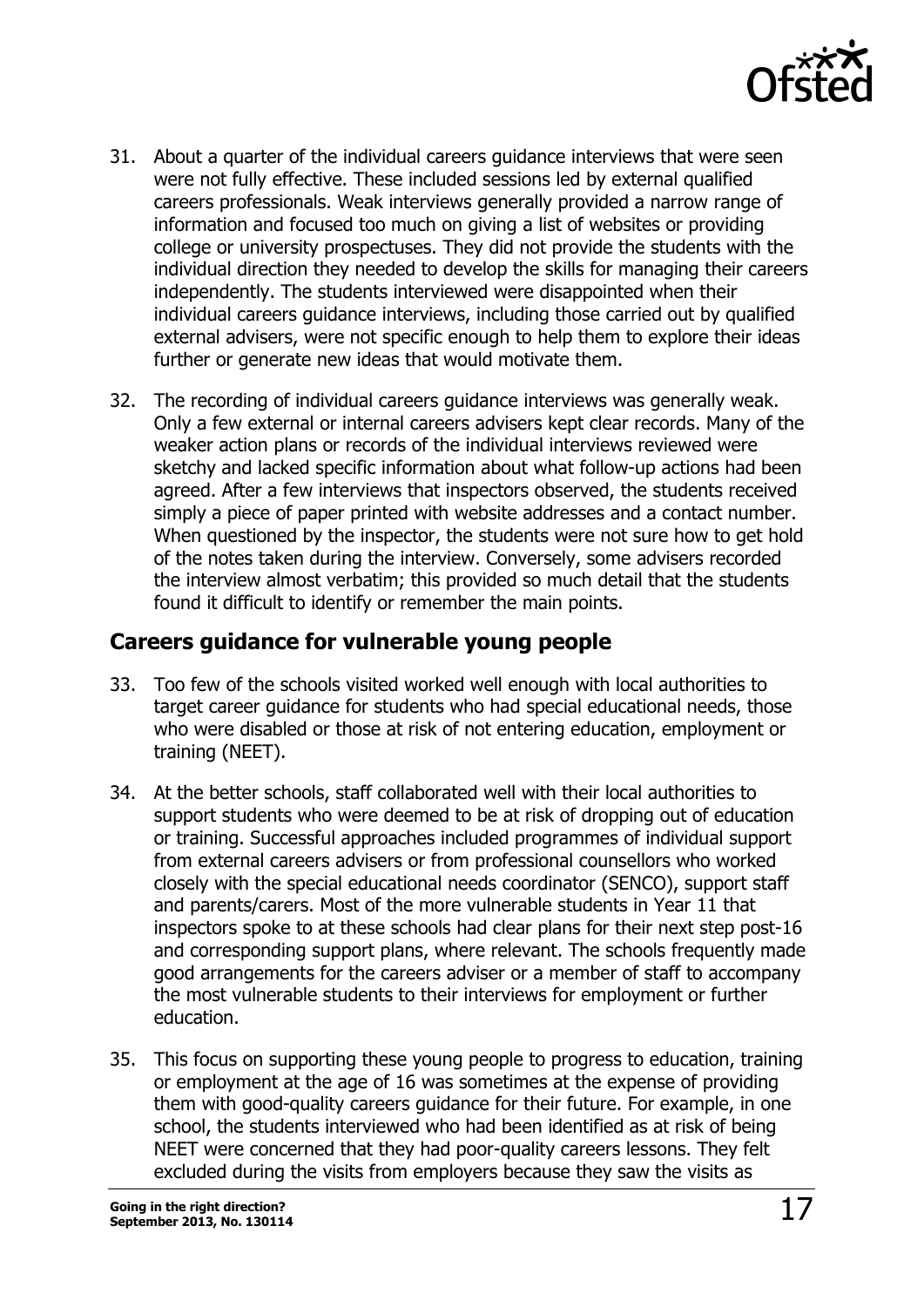

focused on the most able students. This attitude was not atypical among many of the vulnerable students inspectors interviewed in the other schools. A report on enterprise in colleges identified that while the support provided for these vulnerable students in colleges helped them achieve their current courses, very few of them were given an opportunity to identify and tap into their potential.<sup>4</sup>

- 36. In contrast, inspectors identified a few examples where students who had been identified as at risk of becoming NEET spoke enthusiastically about their plans for the future after leaving school. This planning was often built up over three years through personal development lessons, tasters at colleges and work experience that had helped to build their confidence, their employability and their personal development skills. These students were optimistic and seemed well equipped for their next steps in education, employment or training.
- 37. This case study from an 11 to 16 school provides a typical example of small group work for vulnerable students that had a demonstrable impact.

A small group of 11 boys in Year 11 was identified when the students were in Year 10 as at risk of not securing employment, education or training when they left at the end of Year 11. The school arranged for them to spend one hour a week with their head of year. They worked on improving skills to support them in their future careers, such as being able to talk confidently to others and improve how well they could work in a team.

They worked together on a gardening project in the school grounds. They were able to reflect on improvements in their ability to work hard and productively within a team. They also had interviews with a skilled careers adviser who supported them in finding out about careers which suited their skills and interests.

In Year 11, all except two of them had places on appropriate courses or apprenticeships and were confident about their career choices. The two students who had not yet secured places were pleased that they still have opportunities to discuss the different types of courses with the careers adviser and the head of year. Records showed that the attendance and behaviour of all the boys had improved in school. All were making better progress and they were on track to achieve the qualifications they needed for their next step.

 $\overline{a}$ 

<sup>&</sup>lt;sup>4</sup> Promoting enterprise in vocational courses for 16–19-year-old students in colleges (120020), Ofsted, 2012; [www.ofsted.gov.uk/resources/120020.](http://www.ofsted.gov.uk/resources/120020)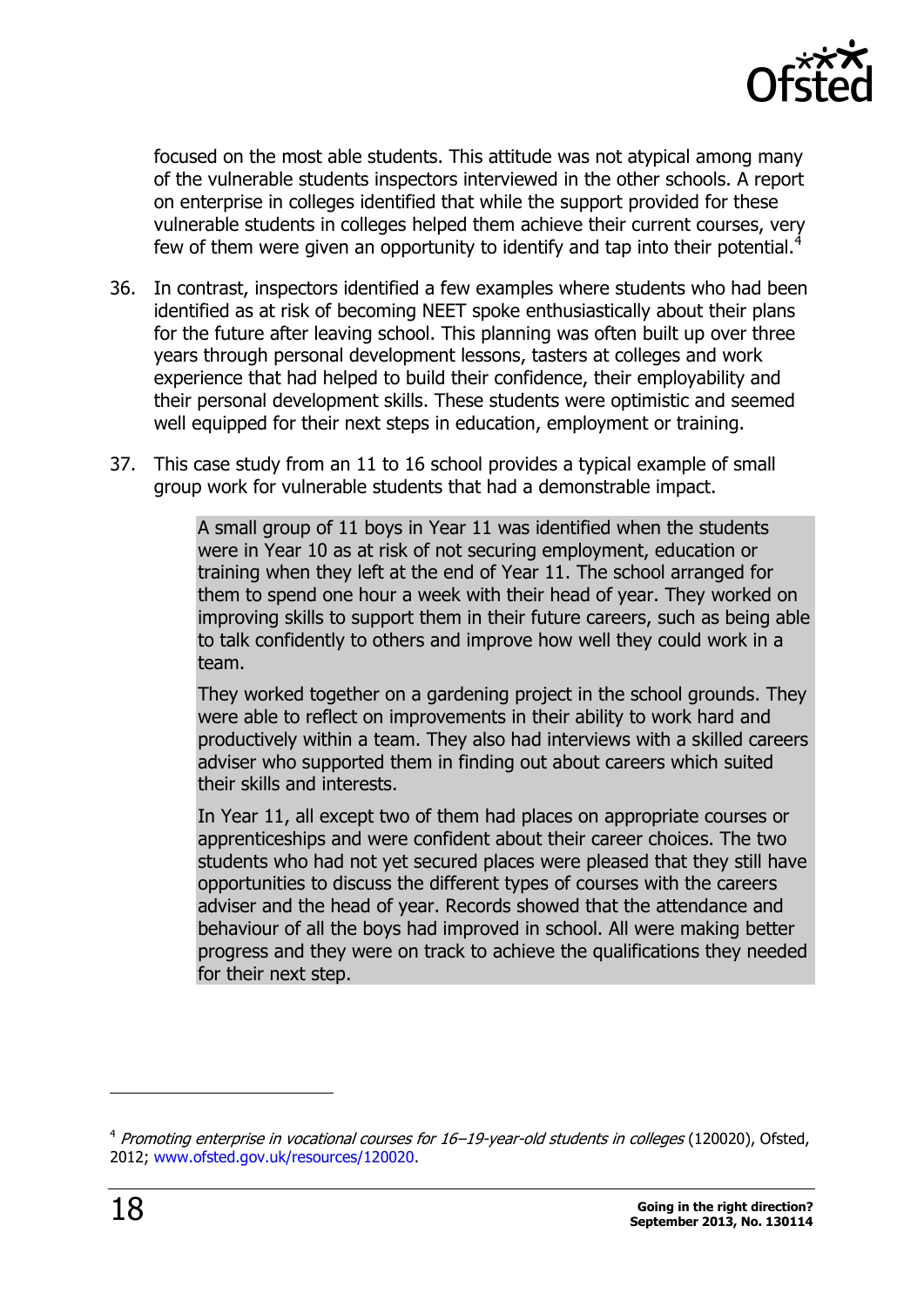

### <span id="page-18-0"></span>**Working with employers and providers of FE and skills**

- 38. When the inspectors explored the students' plans for their careers in the focus group sessions, it was clear that a very wide range of influences had sparked their ideas. The overwhelming influence was their family and friends. It became very clear as the survey progressed that very few students had sufficient exposure to the wide range of career pathways that are available. Too few of the students had had sufficient opportunities to encounter a wide range of potentially stimulating and inspiring information and ideas about career pathways directly from employers. Very few of them were aware of current developments locally and nationally in the subjects that they were thinking of studying at A level and beyond. The many students that had chosen traditional careers such as doctor, lawyer, teacher, farmer, banker or chef assumed that these roles would always be available. Similarly, very few students felt that they had been made aware of local and national business developments or local or national skill shortages.
- 39. Links with employers were the weakest aspect of career guidance in the 60 schools visited. About two thirds of the schools reported that they had cut down on their work experience provision for their students in Years 10 and 11, for budgetary reasons and because of the recommendation in the Wolf report.<sup>5</sup>
- 40. Just as the students had high expectations for their individual careers guidance interview, typically they also had high expectations for work experience or taster activities at work. However, work experience received a very mixed press from the students interviewed. Positive views referred to the usefulness of getting to know a work routine and benefits of developing confidence and employability skills through being in a very different environment. However, not enough students felt that they had the opportunity to explore their career options through work experience.
- 41. Inspectors found that sourcing work placements was the biggest barrier to schools arranging them for their students. The reasons the schools gave included high competition for placements from other schools and colleges at the same time of the year. However, the schools that were successful in arranging work experience for their students had made careers guidance, including links with employers, a high priority and had invested additional staff time and other resources in it.

 $\overline{a}$ 

 $5$  Review of vocational education: the Wolf report (DFE-00031-2011), DfE/BIS, 2011; [www.gov.uk/government/publications/review-of-vocational-education-the-wolf-report.](http://www.gov.uk/government/publications/review-of-vocational-education-the-wolf-report)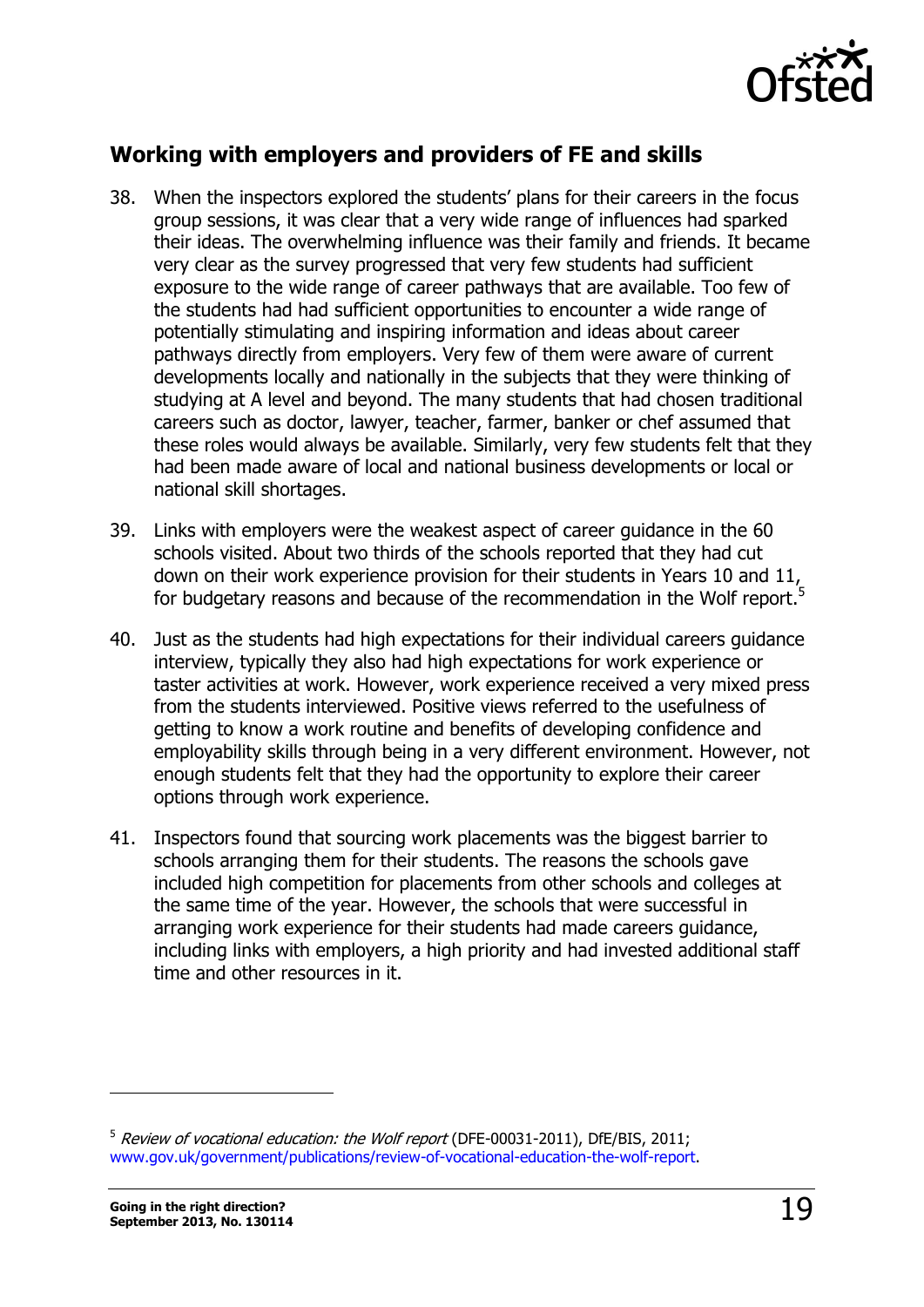

#### **Universal entitlement to work experience**

In one of the schools visited where careers guidance had a high priority, the students had a universal entitlement to work experience. Sourcing and applying for their own placements were part of each student's overall tasks. The school presented these as well-managed learning processes that successfully developed the students' independence and resilience. The students felt that this gave them very good opportunities to think about their future careers and the types of work environments that they might encounter.

42. A short period of work experience is only one way of developing students' understanding of the world of work and exposing them to a vast array of careers and jobs available today. The DfE's statutory guidance referred to providing 'other careers activities for young people':

> Schools should consider a range of wider careers activities such as engagement with local employers and work-based education and training providers to offer all young people insights into the world of work, and with local colleges and universities for first-hand experience of further and higher education. Schools are free to determine the most appropriate forms of engagement but might consider mentoring, workplace visits, work experience, work shadowing, enterprise clubs, employer talks and links with local higher education institutions.

- 43. Inspectors found a few examples of good practice in promoting careers through links with employers; these need to be disseminated and built on further. The most successful examples were developed in partnership with other schools, through links with large employers or employer networks, or through the work of individual curriculum teachers who had direct links with the relevant industry. Examples included the following.
	- A careers guidance provider's designated employer engagement group linked successfully with five local schools and a local skills centre to promote careers in a very rural area.
	- Visits from employers to schools and visits to their places of work for a high proportion of students included industries, businesses and sectors directly linked to students' ideas for careers, including more unusual ones, such as football referees.
	- Links with large businesses or organisations, such as the NHS, large motor vehicle companies or a local airport enabled the students to broaden their views as they began to understand the full range of individual jobs these organisations offered: one student told an inspector that he hadn't realised that hospitals needed electrical engineers.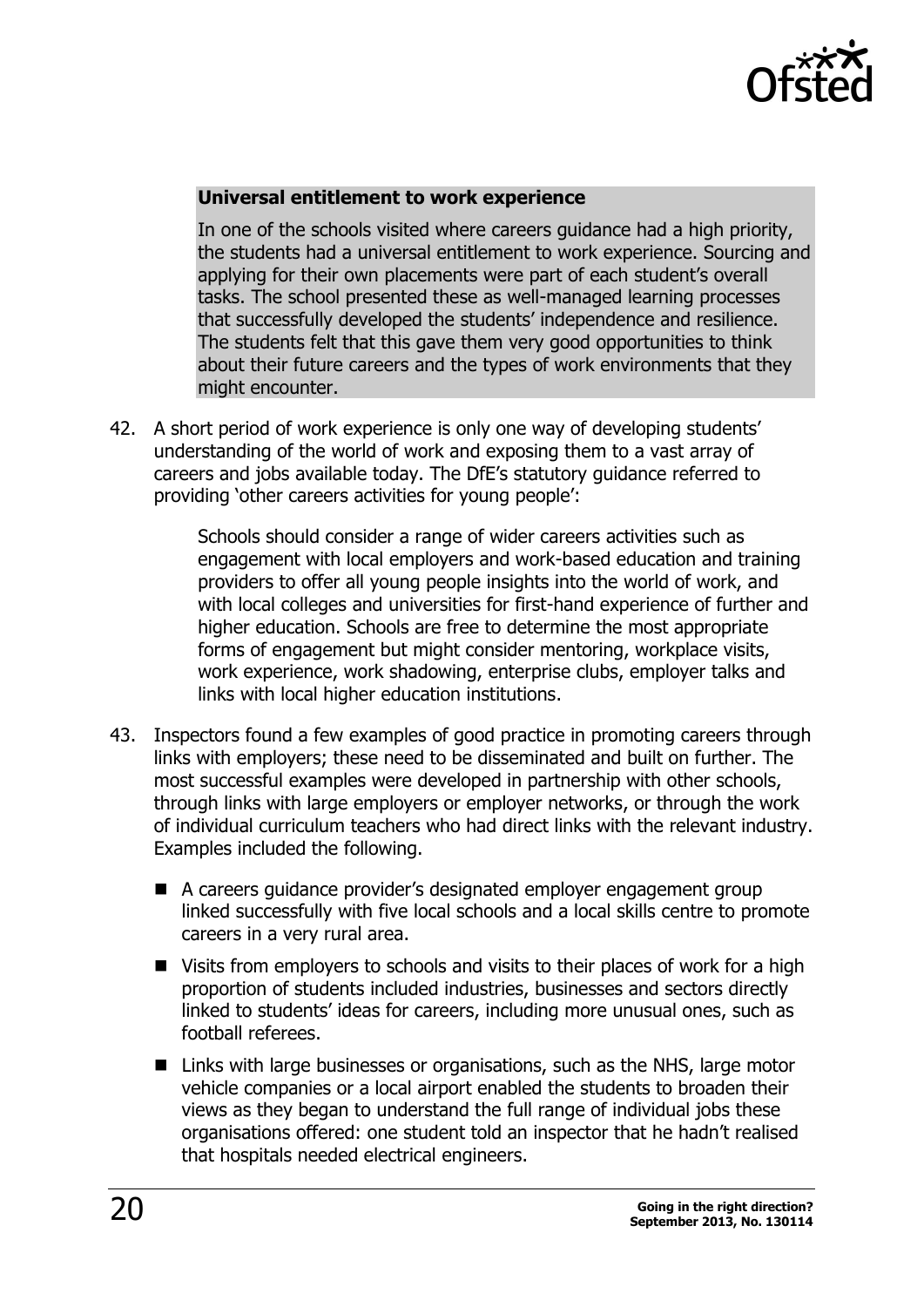

- An academy made very effective use of the business partners associated with its sponsors, with careful targeting of some of the activities to specific groups of students, such as: a meeting with a top woman chief executive for four female students; a visit to RBS arranged for selected Year 8 mathematics students; visits by a heart surgeon to science groups; a presentation by British Airways staff to Year 10 media students.
- 44. The school in the following case study used its links with employers effectively to collect up-to-date local labour market information to raise its students' awareness of the range of jobs available locally.

#### **Using local labour market information**

Guidance lessons in Year 9 make explicit use of analysis of the local labour market. Consequently, Year 9 students are developing more realistic and well-informed choices about future careers. For example, they looked at the mismatch between the number of available places and the top 10 most popular jobs. They concluded that the likelihood of obtaining these jobs was more limited than for others. They then used local information from employers to identify which sectors had the most vacancies in their town. This encouraged them to look more closely at sectors they had not previously considered. Their final task was to produce an action plan for others based on student profiles provided by the teacher. By the end of the lesson, students had a better understanding of the local labour market and had started to look beyond their initial impressions towards careers they had not considered previously.

- 45. Most of the schools visited, especially those with sixth forms, were generally poor at promoting vocational training and, in particular, apprenticeships. According to the data 55 of these schools provided, only half of them had had students who had progressed to apprenticeships in 2011/12. The proportion of the Year 11 cohort entering an apprenticeship in these schools was very low.
- 46. Many senior staff and careers guidance professionals interviewed were not wellinformed about apprenticeships. Nearly all the students interviewed had a very narrow view of apprenticeships; the most common idea was that 'you had to choose just one job and stay in it for the rest of your career'. An owner of a successful hairdressing salon who was interviewed by inspectors was frustrated that she had been unable to recruit an apprentice for two years running and was told by the local schools that the students preferred to study hairdressing at the local college. In particular, the students did not receive sufficient information about the higher-level training that apprenticeships can lead to. Currently, over 41 frameworks exist at levels 6 and 7; many of these can lead to membership of professional bodies such as the Royal Institute of Chartered Surveyors.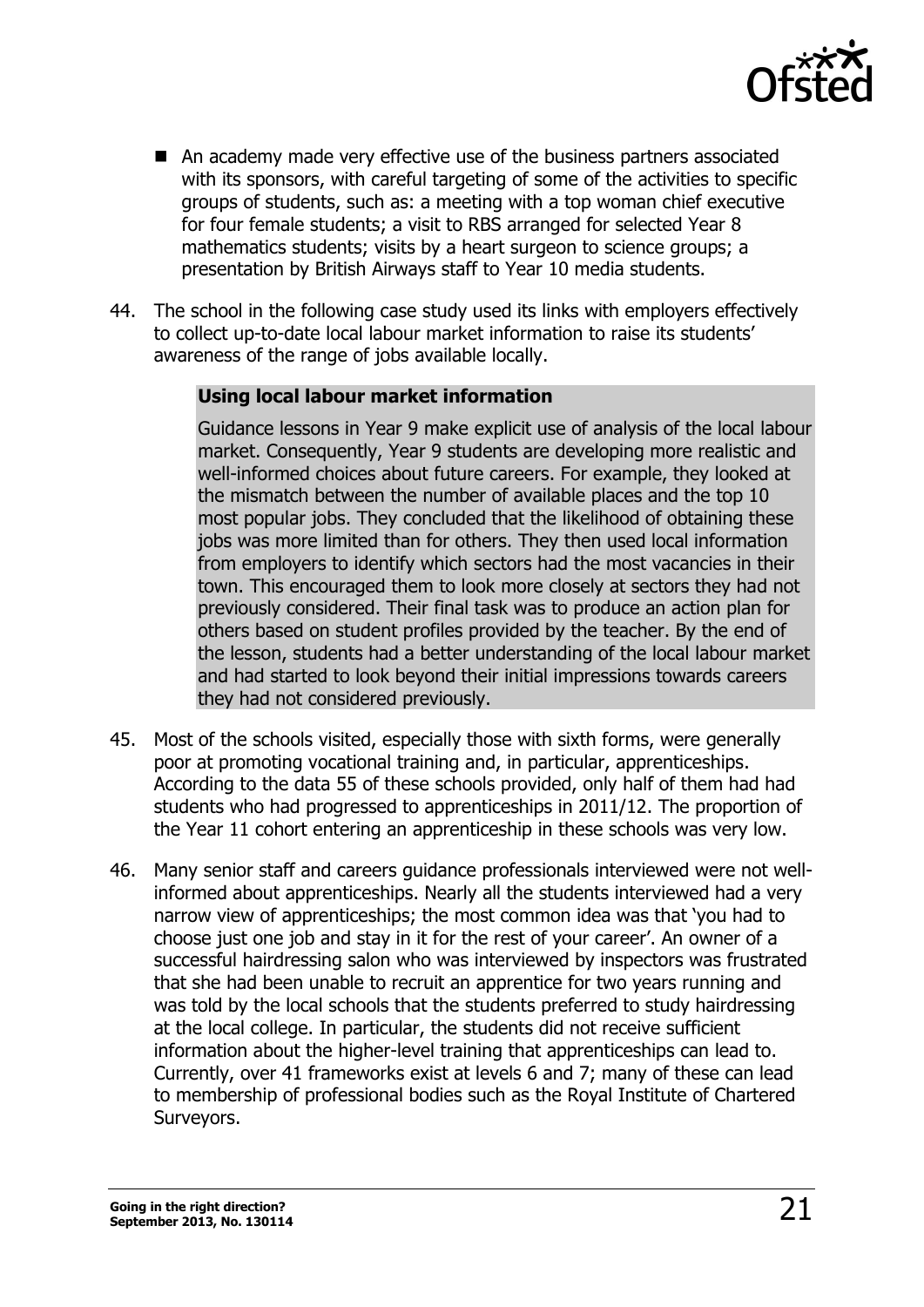

47. A small number of the schools visited were particularly successful in promoting apprenticeships. One of the academies employed nine apprentices, all former students, who were working in web design or catering, or as teaching assistants. They received training from the school's personnel as well as the local FE college. A few schools had worked successfully with some large local employers who were keen to recruit apprentices from them.

### <span id="page-21-0"></span>**The National Careers Service**

- 48. One of the main aims of the National Careers Service is to support young people in making decisions about their careers and the DfE guidance stipulates that the service comprises a single website and youth telephone helpline number to which schools might wish to direct pupils. However, these services were not promoted effectively in nearly all the schools visited. A very high proportion of school staff, including those responsible for careers guidance, did not have a good understanding of the full range of facilities the National Careers Service offered schools and students. However, nearly all the students interviewed who had used the website told inspectors that it offered nothing different from the other careers guidance-related sites that they had used on recommendation from their schools, careers guidance, or friends and families. A large majority of those who had used it had generally felt that it was mostly for older students and adults.
- 49. Promotion of the youth telephone service was very weak. Only seven schools had promoted this facility to all their pupils in Years 9, 10 and 11; four had done so just to their pupils in Year 11.
- 50. In the parental survey, only 142 (8%) of the 1,703 parents/carers that responded to a question about the National Careers Service telephone service had heard of it. Six of the 10 parents/carers that had used the service felt it had been useful in providing their children with information and advice. A slightly higher proportion (14%) had heard of the service's online facility. Of the 82 parents/carers of children that had used the website, most views were positive (90%). However, a few of these parents commented that the website would be even more useful if it indicated employment opportunities in specific career pathways.

# <span id="page-21-1"></span>**Users' views**

### <span id="page-21-2"></span>**The views of students**

51. Inspectors interviewed about 1,082 students, mostly in focus groups. Students in Year 9 mainly discussed the support they received in selecting their options for Key Stage 4; those in Year 11 focused mostly on the careers guidance since Year 9, including work experience, aimed at helping them formulate career plans and plans for post-16 education and training. Inspectors also interviewed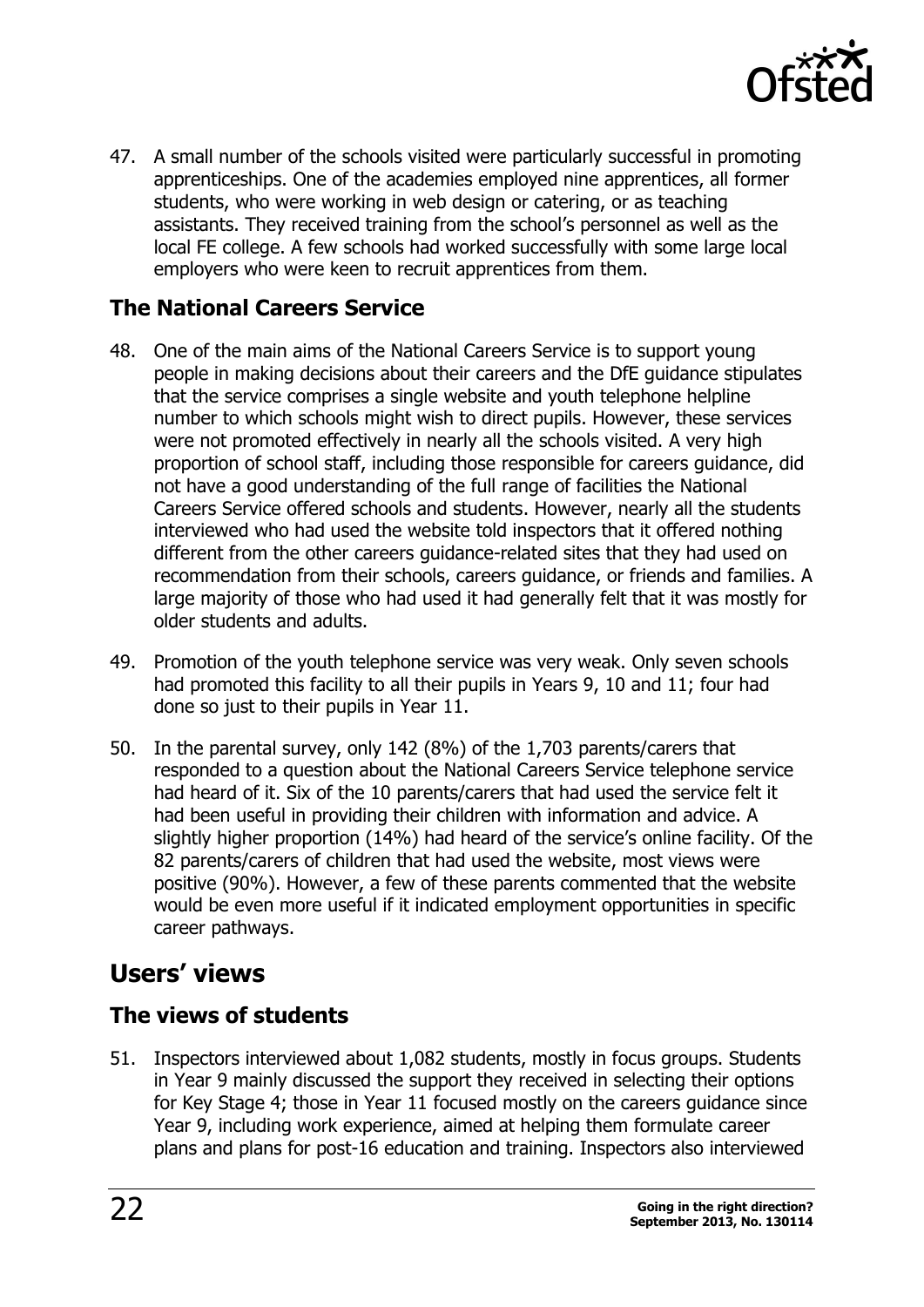

students who had special educational needs or who were disabled, as well as those identified as at risk of dropping out of education.

#### **Students' views – what works**

- 52. When students spoke positively about the careers guidance they had received at school, they were generally enthusiastic about the opportunities they had had to talk individually about their ideas with professional careers advisers and employers, university or FE college staff. They frequently commented that work experience, work tasters and interviews with employers sparked off ideas, as did visits to FE or sixth form colleges. A typical view was that careers guidance worked well when there were opportunities to follow up ideas. The examples the students gave of successful careers guidance included, in order of frequency:
	- $\blacksquare$  initial and follow-up individual interviews with a professional careers adviser
	- targeted online activities to explore some of the ideas presented in assemblies
	- a system for recording their ideas and subsequent research
	- $\blacksquare$  a programme of visits from employers and colleges  $-$  not just one-off visits
	- $\blacksquare$  a well-stocked careers library, especially for those who felt ill at ease using websites
	- careers guidance as part of the curriculum, especially when the teacher had a good understanding of job opportunities (especially popular in mathematics and science).
- 53. A heartfelt wish expressed frequently by the students in focus groups was for reassurance that careers guidance would be part of all their education and training through the rest of their time at school, and then at college or university – and even when they progressed to a job.

#### **Students' views – what could be improved**

- 54. When asked what they thought could be improved about the careers guidance they had received to date, the many students who felt that there was room for improvement typically cited the need for better-organised provision. One group commented: 'We need guidance on how to make the most of the career guidance.'
- 55. Nearly all the focus groups found the workbooks with collections of careersrelated quizzes or word searches generally unhelpful, along with the tutorial sessions that tended to rely on PowerPoint slides. The most common response was that the students would like more careers guidance activities, in whatever form, to be carried out by individuals such as specialists, teachers, employers, university or college staff who could provide them with the detailed information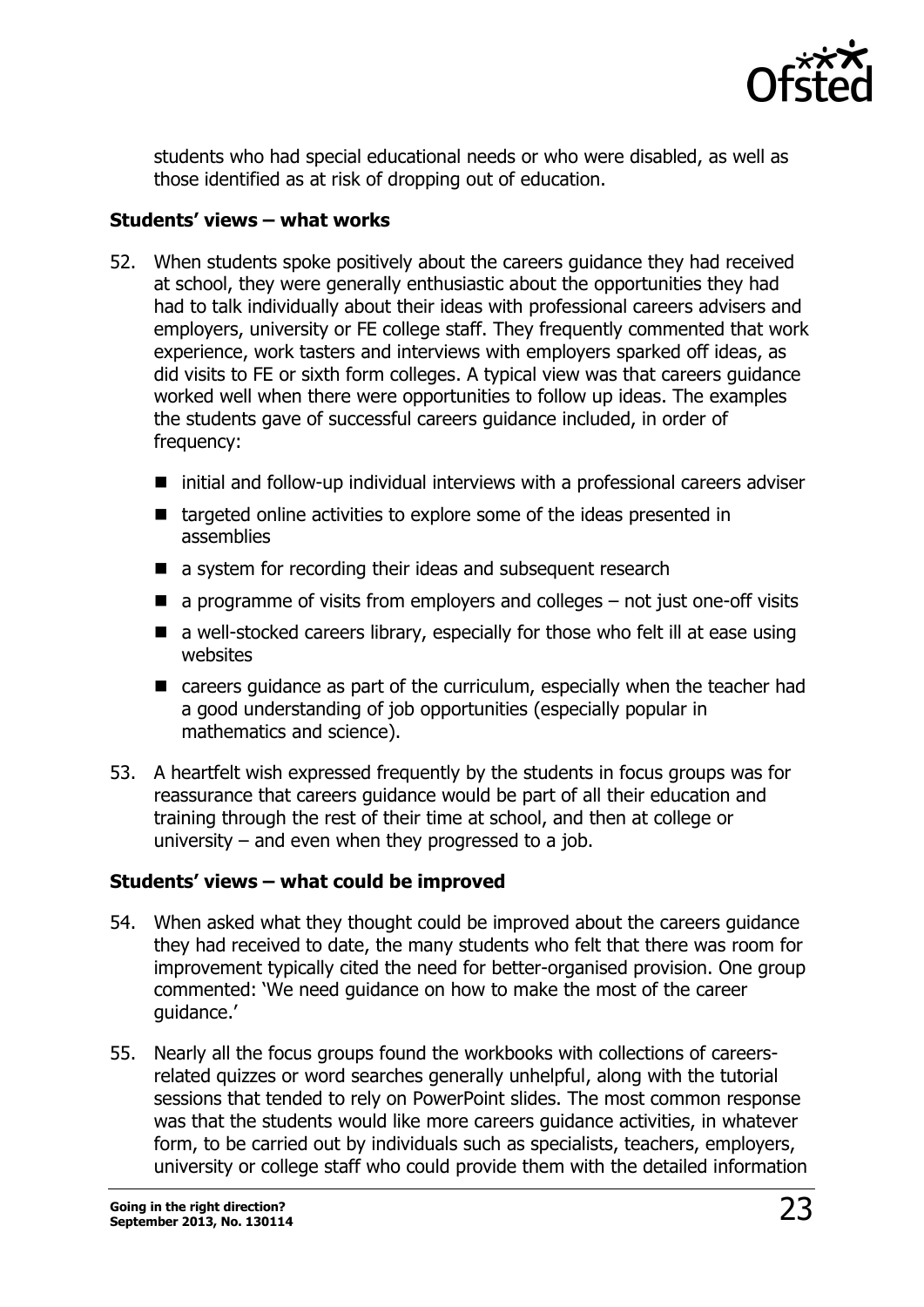

they needed for ideas about future careers. They felt that the weaker activities provided information that was far too general or that was readily available in brochures on or the website. The list of improvements they would like to see included, in order of frequency:

- more information on the full range of courses run by FE colleges and other providers, since not everyone wants to do A levels and go to university
- $\blacksquare$  a higher profile given to vocational training and apprenticeships to help them make an informed choice
- $\blacksquare$  visits, presentations or social media pages from former students  $-$  one, two, five or even 10 years after they had left the school
- more purposeful work experience and opportunities to find out about careers from employers
- better links between subjects and careers
- **better guidance on using the websites.**

### <span id="page-23-0"></span>**The views of parents/carers**

- 56. Each of the 60 schools in the survey was asked to invite parents/carers of their students in Years 9, 10 and 11 to take part in an online survey. Just over 1,700 parents/carers responded. The survey asked them for their views on the quality of careers guidance provided by their children's school since September 2012 and its impact on helping the children make decisions about their futures. At least one parent/carer responded on behalf of every school. Just over 70% of all respondents said they hoped their child would follow academic study. Although not all the respondents replied to all the questions, a similar number of people, about 1,650, responded to the questions relevant to the main findings below, unless stated otherwise.
	- Almost two thirds of the parents/carers thought that their child's school had helped him or her make informed decisions about pre-16 options for Key Stage 4; 20% thought that this was definitely not the case.
	- Only 40% thought that the school had helped their child make informed decisions about their post-16 options; 30% had negative views about this aspect of careers guidance.
	- The parents/carers thought that one-to-one interviews and work experience were the most useful careers guidance activities.
	- Just over half of the 135 parents with a child who had special educational needs and/or was disabled felt their child was getting good careers guidance from the school.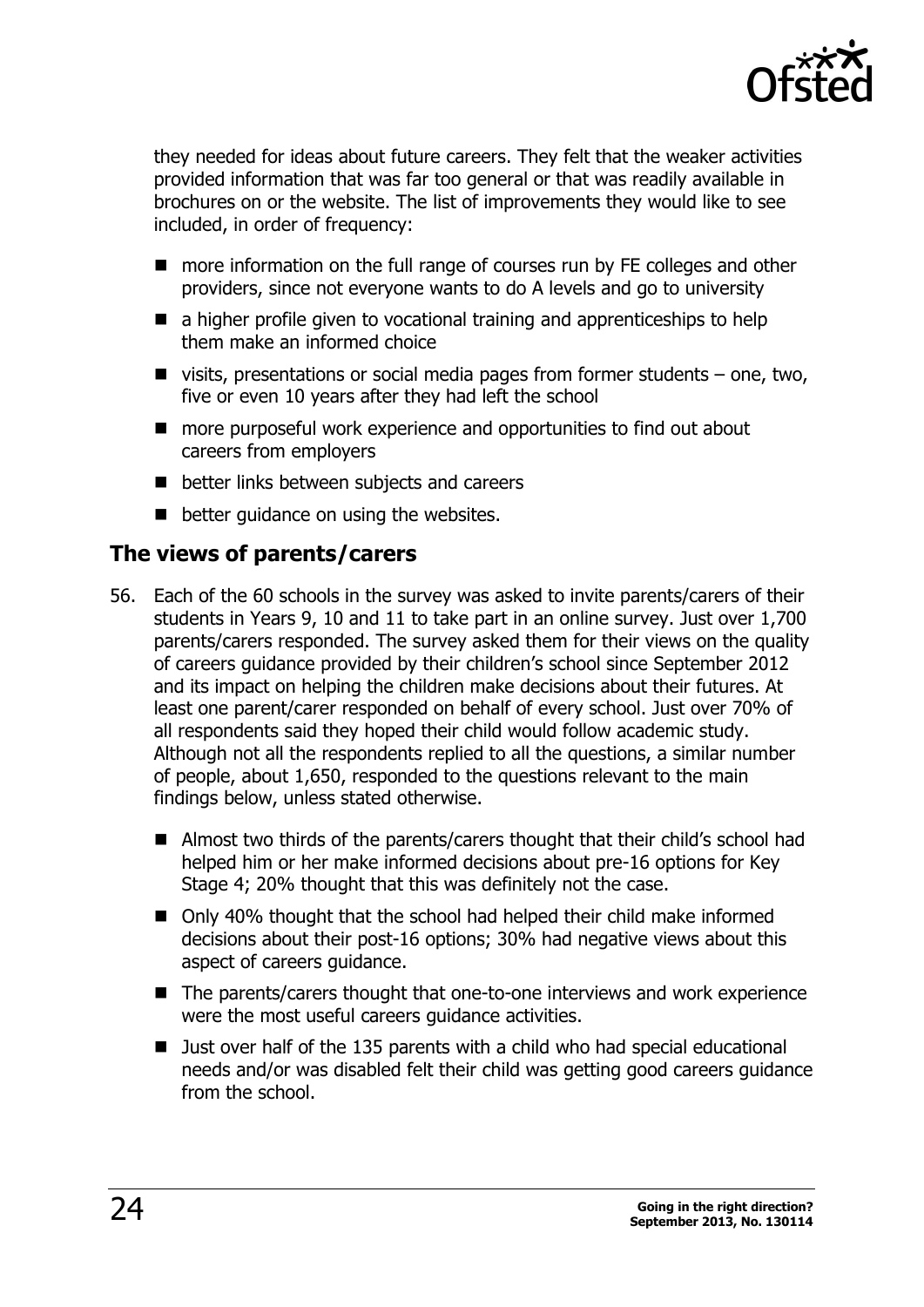

# <span id="page-24-0"></span>**Monitoring and evaluating the impact of careers guidance**

- 57. The evaluation of the careers guidance provision was not fully effective in a large majority of the schools visited. Too many of the schools that used external organisations to provide information and advice on careers to their students did not have adequate systems to monitor the quality of the service. For example, their students' views were often sought by generic questionnaires on their satisfaction with their provision in PSHE, without enough specific emphasis on careers guidance. Similarly, the quality assurance of careers lessons and information on careers provided in tutorials, careers lessons or assemblies was not thorough enough.
- 58. Around a quarter of the schools that had made careers guidance a strategic priority had also generally evaluated effectively the impact of this provision on supporting their students' decision-making. Nearly all these schools had adopted a flexible approach. They provided a good range of activities on careers to match different levels of support to the different stages students were at in terms of making choices.
- 59. Successful quality-assurance approaches included:
	- $\blacksquare$  including the careers provision in the quality-assurance and self-evaluation regime applied to all other aspects of the school's work
	- observations of the external careers quidance interviews by a senior member of staff
	- collecting students' views regularly through a range of mechanisms  $-$  in careers lessons or tutor group sessions, informally from individuals, via the school council, through a survey and in discussions linked to work experience
	- seeking parents' views at consultation evenings and through surveys
	- **F** fortnightly meetings between the headteacher and the careers guidance team to monitor progress against the targets in the careers guidance development plan
	- routine and thorough monitoring of destinations data, frequently in collaboration with the local authority, with particular reference to those who do not enter employment, education or training.
- 60. One school also analysed feedback provided to students by employers at mock interview events and from work experience, using the information to guide both activities and further work with individual students, and to see if there were common areas that needed to be addressed universally through the careers programme.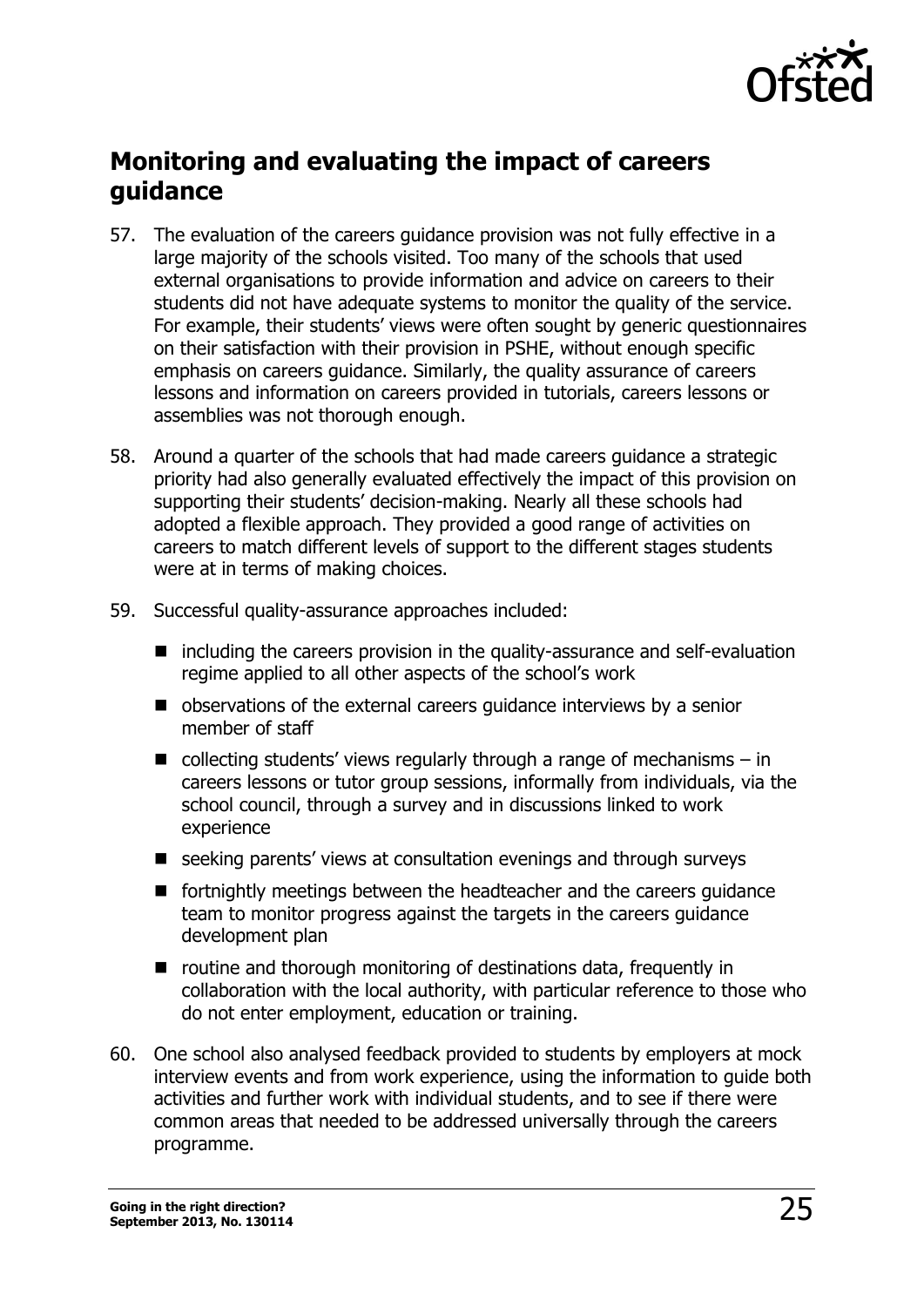

61. The DfE statutory guidance for schools stated:

…where schools deem face-to-face careers guidance to be appropriate for their pupils, it can be provided by qualified careers professionals. The Skills Funding Agency will require providers of the National Careers Service to be accredited to the revised version of the matrix Standard by April 2013. The existence of this national quality standard will assist schools in making well-informed decisions about which providers to work with.

About three quarters of the 40 schools that were using external professional careers advisers to provide individual careers guidance to at least some of their students were aware that the external organisations had or were working towards the revised matrix standards. About a quarter of the 60 schools in the survey had achieved or were working towards an external quality award for careers guidance. Although the achievement of an award generally correlated with good-quality careers provision from the relevant individuals or organisation, this was not always the case.

- 62. Local authorities are responsible for tracking young people's participation post-16 and providing data to the DfE. These data, along with data from other sources, are used to produce the destination measures published by the DfE. However, the DfE is clear that it is the responsibility of schools to access the data for their own institution. Nearly all the schools visited had data on their students' destinations at the end of Year 11. However, about half of these schools did not analyse these data in sufficient depth. While the schools generally focused well on using data to assess and reduce the number of those who are NEET, not enough schools analysed sufficiently the destinations of different groups of their students, such as those who attracted the Pupil Premium, those eligible for free school meals or those from minority ethnic groups.
- 63. Information on students' destinations is not the only measure of the impact of careers guidance: countless factors can influence a student's progression route at the end of Year 11. However, analysis of the breadth of destinations across a year group can provide at least some indication of the extent to which the students received information on the full range of opportunities. Students' views on the quality of the careers guidance they receive can support the evaluation of the impact of this service. For example, a school with a sixth form successfully prioritised careers guidance activities for all its students to help them make informed decisions. The students provided very positive feedback on the range of provision they received. At the end of the year 2011/12, 47% of its 202 students progressed to its sixth form, 36% to FE colleges, 14% to apprenticeships and 3% to other destinations, including employment.
- 64. Moving from one school to another at the age of 16 is just the first step. Ensuring that the decision is the right one and that it leads to further positive education, training and employment is as significant. The government is taking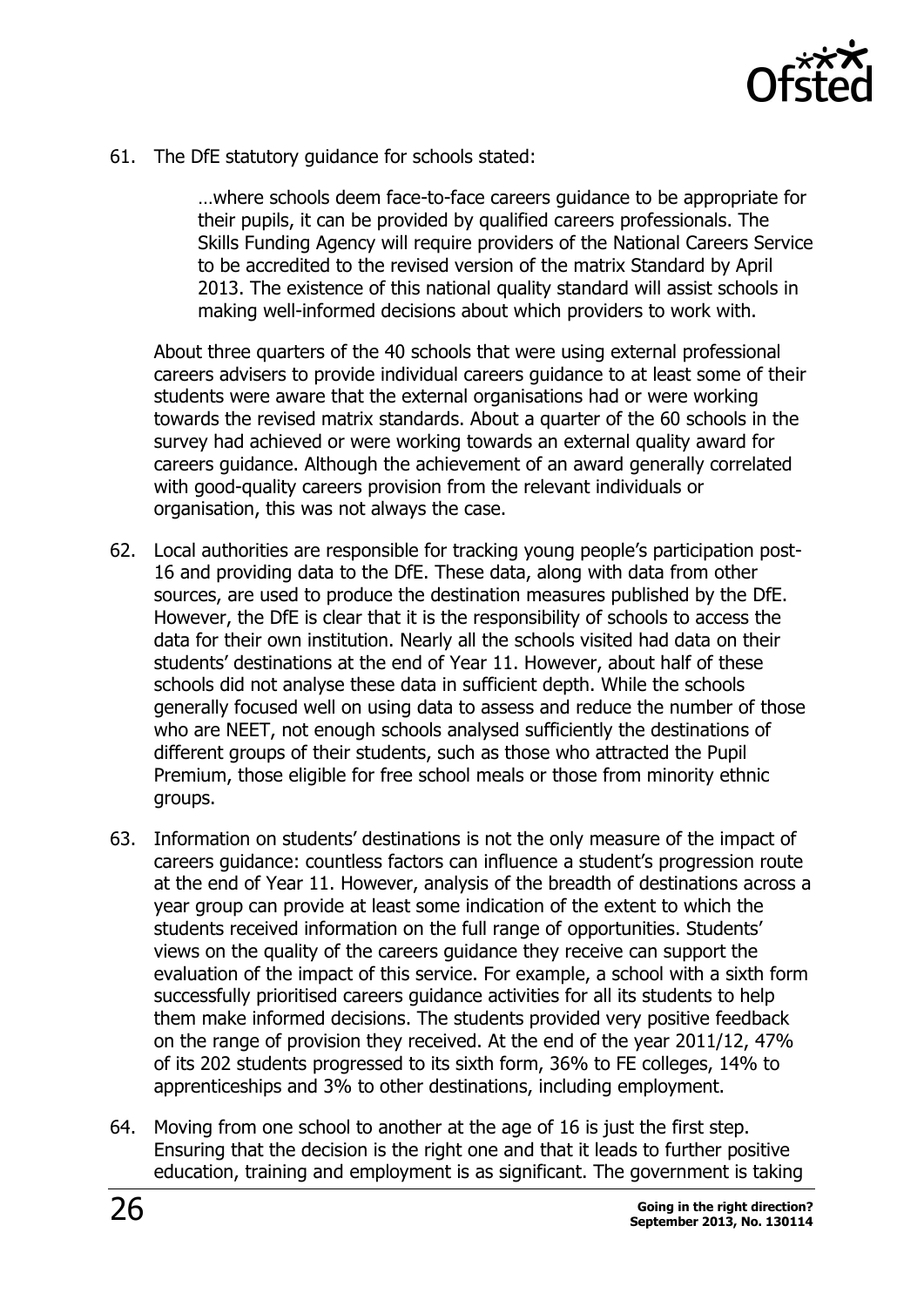

steps to ensure that schools and other providers will have robust data to track their students' short-term and medium-term destinations. Schools and colleges will need to use these data to ensure that young people are given the information and support they need as they progress to post-16 education, training and employment. Similarly, they will need to use these data to check that curriculum pathways are responding to local needs, including skills shortages.

# <span id="page-26-0"></span>**Notes**

Between December 2012 and April 2013, Her Majesty's Inspectors carried out oneday visits to 60 secondary schools: nine academy sponsored schools, all with a sixth form; 27 academy converters, 18 with a sixth form; 24 maintained schools, eight with a sixth form. Twenty-three of the schools had been judged to be outstanding for their overall effectiveness at their last inspection; 29 were judged to be good and eight were judged to be satisfactory.<sup>6</sup> The schools were based in inner cities, provincial towns and rural settings across Ofsted's eight regions.

During the visits, inspectors interviewed: 270 school senior managers; 43 governors; 256 school teaching staff and support staff, including careers guidance specialists; and 68 external careers guidance specialists. They interviewed eight stakeholders, including employers and FE college managers. They held discussions with 1,082 students, mostly in focus groups of between five and 10 students. They observed 42 individual guidance interviews and 30 group careers guidance-related activities. Inspectors reviewed 249 careers action plans, as well as other documents including strategic plans, development action plans and schedules of careers guidance activities.

Fifty-five schools provided completed forms on destination data; some forms were either incomplete or inaccurate.

Parents/carers whose children were in Years 9, 10 and 11 at these schools were invited to take part in an online survey about careers guidance; a total of 1,706 parents/carers responded.

# <span id="page-26-1"></span>**Further information**

# <span id="page-26-2"></span>**Publications by Ofsted**

Not yet good enough – personal, social, health and economic education in schools: personal, social and health education in English schools in 2012 (130065), Ofsted, 2013; [www.ofsted.gov.uk/resources/130065.](http://www.ofsted.gov.uk/resources/130065)

 $\overline{a}$ 

 $6$  'Satisfactory' was the term used in the inspection framework in place at the time these schools were inspected.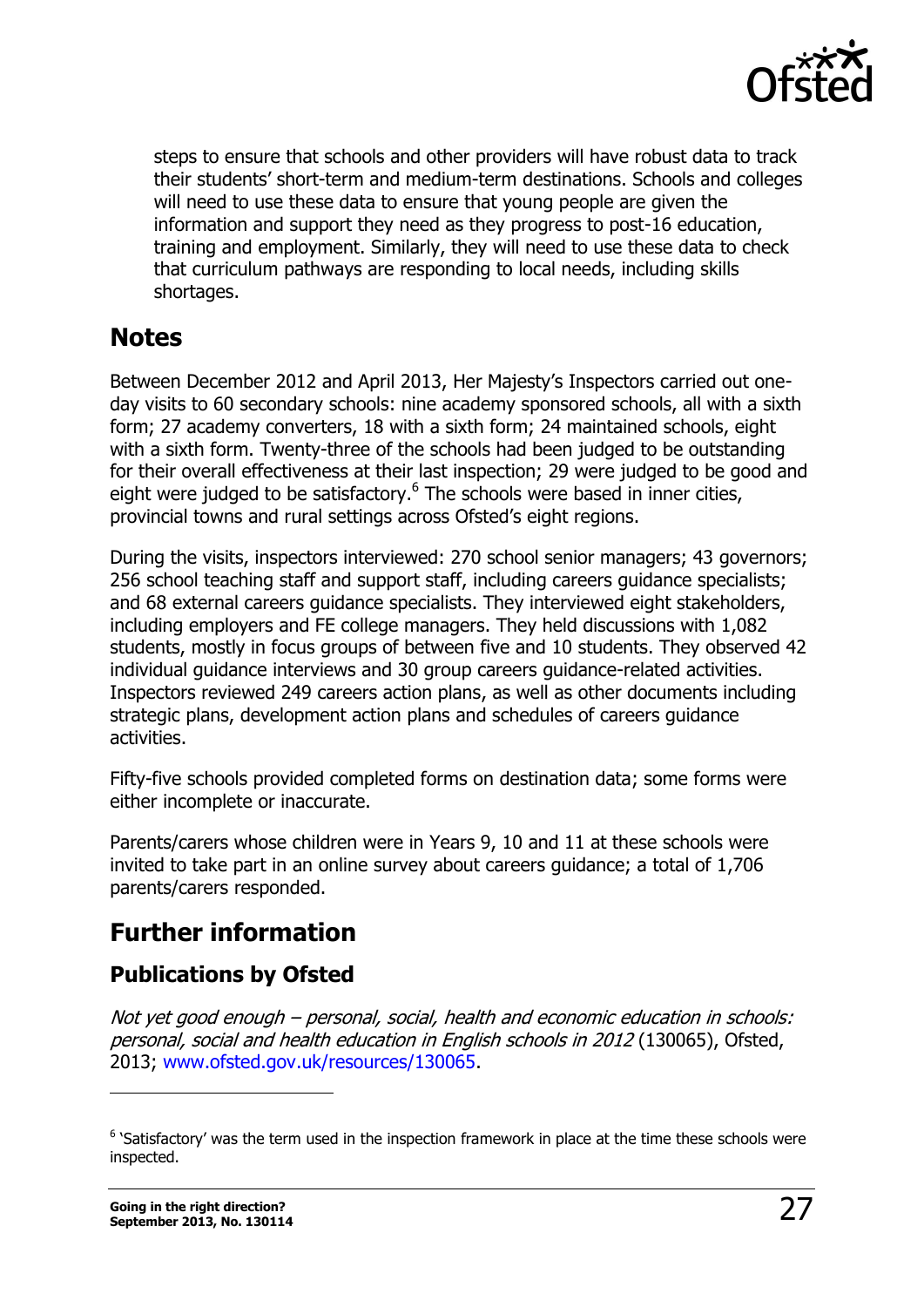

Promoting enterprise in vocational courses for 16–19-year-old students in colleges (120020), Ofsted, 2012; [www.ofsted.gov.uk/resources/120020.](http://www.ofsted.gov.uk/resources/120020)

### <span id="page-27-0"></span>**Other publications**

Review of vocational education: the Wolf report (DFE-00031-2011), DfE/BIS, 2011; [www.gov.uk/government/publications/review-of-vocational-education-the-wolf](http://www.gov.uk/government/publications/review-of-vocational-education-the-wolf-report)[report.](http://www.gov.uk/government/publications/review-of-vocational-education-the-wolf-report)

Securing independent careers guidance: a practical guide for schools (DFE-00080- 2013), DfE, 2012;

[http://media.education.gov.uk/assets/files/pdf/s/securing%20independent%20career](http://media.education.gov.uk/assets/files/pdf/s/securing%20independent%20careers%20guidance%20a%20practical%20guide%20for%20schools.pdf) [s%20guidance%20a%20practical%20guide%20for%20schools.pdf.](http://media.education.gov.uk/assets/files/pdf/s/securing%20independent%20careers%20guidance%20a%20practical%20guide%20for%20schools.pdf)

The duty to secure independent and impartial careers guidance for young people in schools, DfE, 2013; [www.education.gov.uk/aboutdfe/statutory/g00205755/statutory](http://www.education.gov.uk/aboutdfe/statutory/g00205755/statutory-careers-guidance-for-young-people)[careers-guidance-for-young-people.](http://www.education.gov.uk/aboutdfe/statutory/g00205755/statutory-careers-guidance-for-young-people)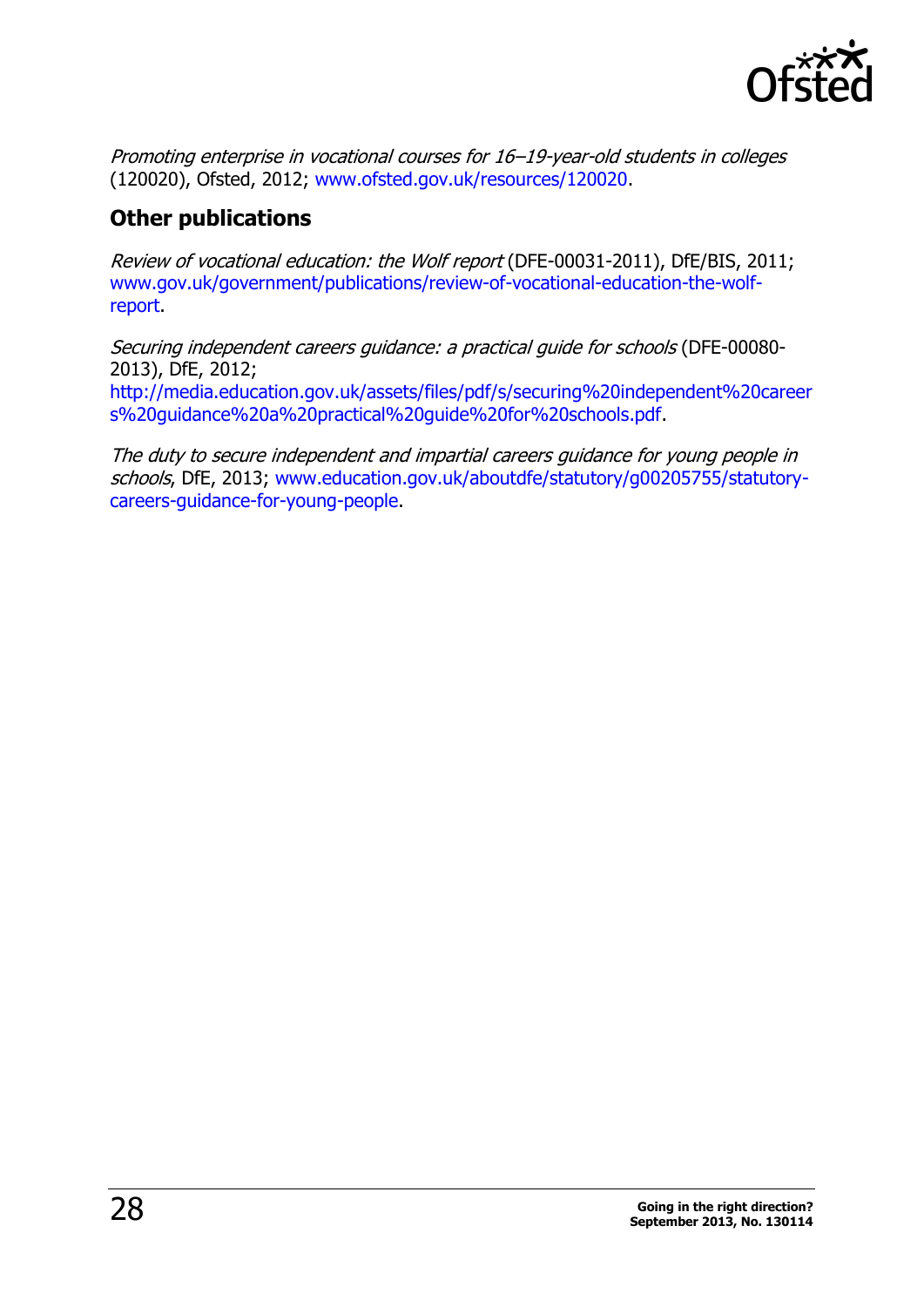

# <span id="page-28-0"></span>**Annex: Schools visited**

| <b>School</b>                                            | <b>Local authority</b>      |
|----------------------------------------------------------|-----------------------------|
| Alde Valley School                                       | <b>Suffolk</b>              |
| Appleton Academy                                         | <b>Bradford</b>             |
| Archbishop Ilsley Catholic School                        | Birmingham                  |
| Bishop Wordsworth's Grammar School                       | Wiltshire                   |
| <b>Bitterne Park School</b>                              | Southampton                 |
| Bydales School - A Specialist Technology<br>College      | <b>Redcar and Cleveland</b> |
| Cardinal Wiseman Catholic School and<br>Language College | Coventry                    |
| Christopher Whitehead Language College                   | Worcestershire              |
| Clacton Coastal Academy                                  | <b>Essex</b>                |
| Dane Court Grammar School                                | Kent                        |
| Debenham High School                                     | <b>Suffolk</b>              |
| Dunraven School                                          | Lambeth                     |
| Esher CofE High School                                   | Surrey                      |
| <b>Failsworth School</b>                                 | Oldham                      |
| Farnborough School Technology College                    | Nottingham                  |
| Ferndown Upper School                                    | Dorset                      |
| Flegg High School                                        | <b>Norfolk</b>              |
| Harrytown Catholic High School                           | Stockport                   |
| <b>Heaton Manor School</b>                               | Newcastle upon Tyne         |
| Heckmondwike Grammar School                              | <b>Kirklees</b>             |
| <b>Hillview School for Girls</b>                         | Kent                        |
| Joseph Whitaker School                                   | Nottinghamshire             |
| Judgemeadow Community College                            | Leicester                   |
| Kingsway Park High School                                | Rochdale                    |
| Macmillan Academy                                        | Middlesbrough               |
| Manchester Health Academy                                | Manchester                  |
| Manningtree High School                                  | <b>Essex</b>                |
| Manor Church of England Academy Trust                    | York                        |
| Matthew Moss High School                                 | Rochdale                    |
| Millthorpe School                                        | York                        |